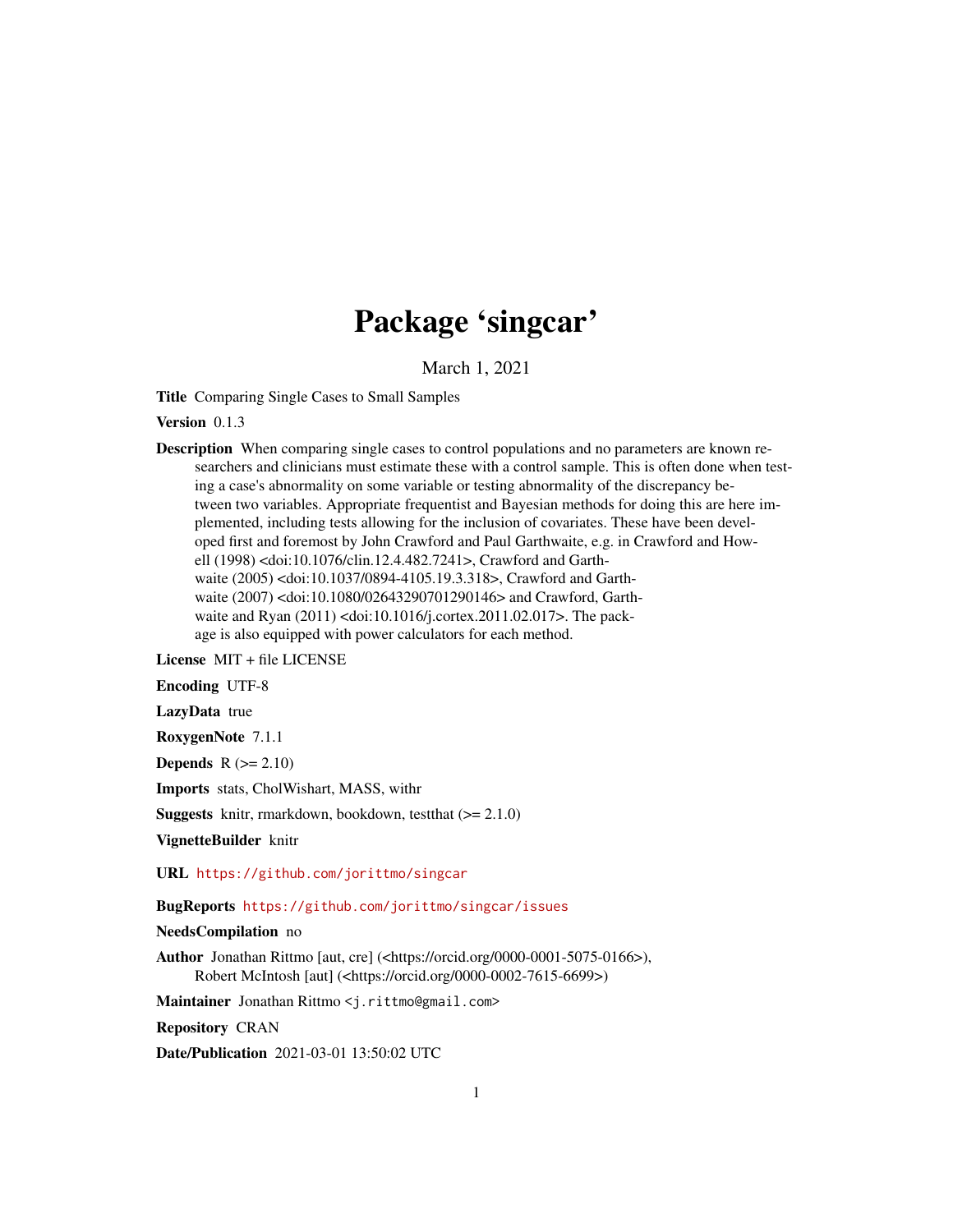### <span id="page-1-0"></span>R topics documented:

| Index | 30 |
|-------|----|
|       |    |
|       |    |
|       |    |
|       |    |
|       |    |
|       |    |
|       |    |
|       |    |
|       |    |
|       |    |
|       |    |
|       |    |
|       |    |
|       |    |
|       |    |
|       |    |

<span id="page-1-1"></span>

BSDT *Bayesian Standardised Difference Test*

### Description

A test on the discrepancy between two tasks in a single case, by comparison to the discrepancy of means in the same two tasks in a control sample. Can take both tasks measured on the same scale with the same underlying distribution or tasks measured on different scales by setting unstandardised to TRUE or FALSE (default). Calculates a standardised effects size of task discrepancy as well as a point estimate of the proportion of the control population that would be expected to show a more extreme discrepancy as well as relevant credible intervals. This test is based on random number generation which means that results may vary between runs. This is by design and the reason for not using set.seed() to reproduce results inside the function is to emphasise the randomness of the test. To get more accurate and stable results please increase the number of iterations by increasing iter whenever feasible. Developed by Crawford and Garthwaite (2007).

```
BSDT(
  case_a,
  case_b,
  controls_a,
  controls_b,
  sd_a = NULL,
  sd_b = NULL,sample_size = NULL,
  r_ab = NULL,
```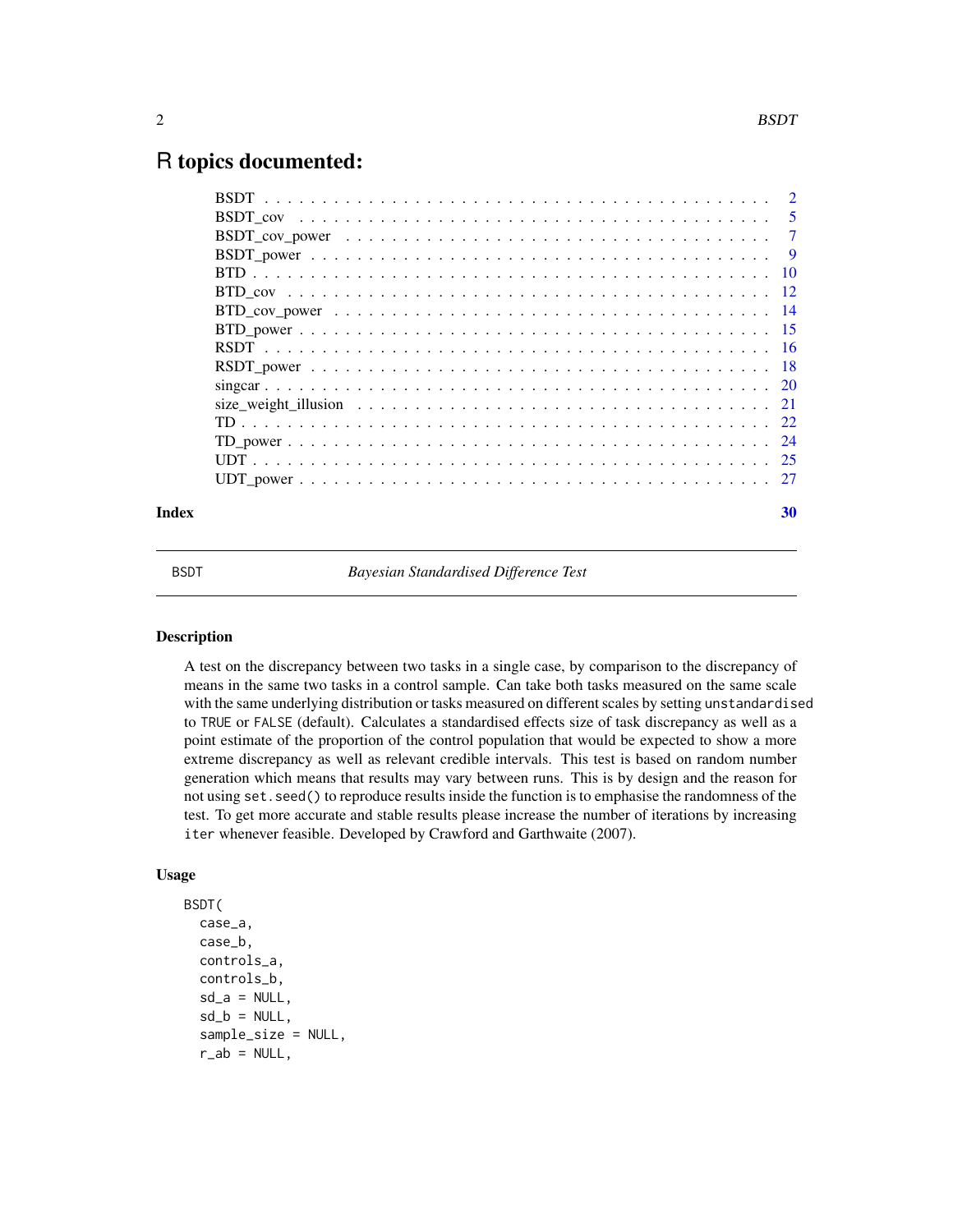### $BSDT$  3

```
alternative = c("two.sided", "greater", "less"),
 int\_level = 0.95,
 iter = 10000,
 unstandardised = FALSE,
 calibrated = TRUE,
 na.rm = FALSE
\mathcal{L}
```
### Arguments

| case_a         | Case's score on task A.                                                                                                                                                                                                                                                                                                                                                                            |
|----------------|----------------------------------------------------------------------------------------------------------------------------------------------------------------------------------------------------------------------------------------------------------------------------------------------------------------------------------------------------------------------------------------------------|
| case_b         | Case's score on task B.                                                                                                                                                                                                                                                                                                                                                                            |
| controls_a     | Controls' scores on task A. Takes either a vector of observations or a single<br>value interpreted as mean. Note: you can supply a vector as input for task A<br>while mean and SD for task B.                                                                                                                                                                                                     |
| controls_b     | Controls' scores on task A. Takes either a vector of observations or a single<br>value interpreted as mean. Note: you can supply a vector as input for task B<br>while mean and SD for task A.                                                                                                                                                                                                     |
| sd_a           | If single value for task A is given as input you must supply the standard deviation<br>of the sample.                                                                                                                                                                                                                                                                                              |
| sd_b           | If single value for task B is given as input you must supply the standard deviation<br>of the sample.                                                                                                                                                                                                                                                                                              |
| sample_size    | If A or B is given as mean and SD you must supply the sample size. If controls_a<br>is given as vector and controls_b as mean and SD, sample_size must equal the<br>number of observations in controls_a.                                                                                                                                                                                          |
| r_ab           | If A or B is given as mean and SD you must supply the correlation between the<br>tasks.                                                                                                                                                                                                                                                                                                            |
| alternative    | A character string specifying the alternative hypothesis, must be one of "two.sided"<br>(default), "greater" or "less". You can specify just the initial letter. Since the<br>direction of the expected effect depends on which task is set as A and which is<br>set as B, be very careful if changing this parameter.                                                                             |
| int_level      | Level of confidence for credible intervals, defaults to 95%.                                                                                                                                                                                                                                                                                                                                       |
| iter           | Number of iterations, defaults to 10000. Greater number gives better estimation<br>but takes longer to calculate.                                                                                                                                                                                                                                                                                  |
| unstandardised | Estimate z-value based on standardised or unstandardised task scores. Set to<br>TRUE only if tasks are measured on the same scale with the same underlying<br>distribution.                                                                                                                                                                                                                        |
| calibrated     | TRUE is default. Whether or not to use the standard theory (Jeffreys) prior distri-<br>bution (if set to FALSE) or a calibrated prior examined by Berger and Sun (2008).<br>The sample estimation of the covariance matrix is based on the sample size be-<br>ing n - 1 when the calibrated prior is used. See Crawford et al. (2011) for further<br>information. Calibrated prior is recommended. |
| na.rm          | Remove NAs from controls.                                                                                                                                                                                                                                                                                                                                                                          |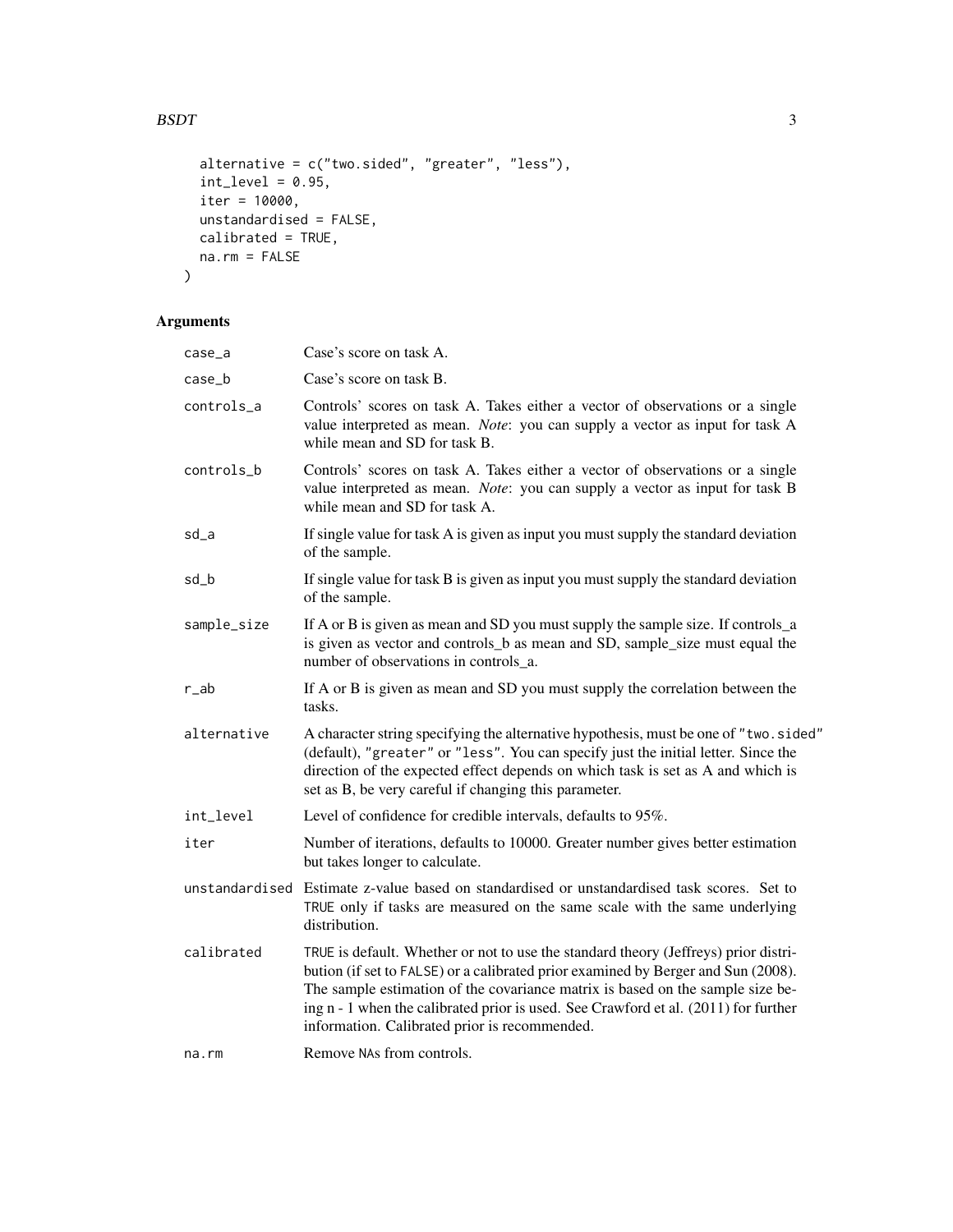#### Details

Uses random generation of inverse wishart distributions from the CholWishart package (Geoffrey Thompson, 2019).

#### Value

A list with class "htest" containing the following components:

| statistic   | the mean z-value over iter number of iterations.                                                               |
|-------------|----------------------------------------------------------------------------------------------------------------|
| parameter   | the degrees of freedom used to specify the posterior distribution.                                             |
| p.value     | the mean p-value over iter number of iterations.                                                               |
| estimate    | case scores expressed as z-scores on task A and B. Standardised effect size (Z-DCC) of task difference between |
| null.value  | the value of the difference under the null hypothesis.                                                         |
| alternative | a character string describing the alternative hypothesis.                                                      |
| method      | a character string indicating what type of test was performed.                                                 |
| data.name   | a character string giving the name(s) of the data                                                              |
|             |                                                                                                                |

### References

Berger, J. O., & Sun, D. (2008). Objective Priors for the Bivariate Normal Model. *The Annals of Statistics, 36*(2), 963-982. JSTOR.

Crawford, J. R., & Garthwaite, P. H. (2007). Comparison of a single case to a control or normative sample in neuropsychology: Development of a Bayesian approach. *Cognitive Neuropsychology, 24*(4), 343-372. doi: [10.1080/02643290701290146](https://doi.org/10.1080/02643290701290146)

Crawford, J. R., Garthwaite, P. H., & Ryan, K. (2011). Comparing a single case to a control sample: Testing for neuropsychological deficits and dissociations in the presence of covariates. *Cortex, 47*(10), 1166-1178. doi: [10.1016/j.cortex.2011.02.017](https://doi.org/10.1016/j.cortex.2011.02.017)

Geoffrey Thompson (2019). CholWishart: Cholesky Decomposition of the Wishart Distribution. R package version 1.1.0. <https://CRAN.R-project.org/package=CholWishart>

### Examples

```
BSDT(-3.857, -1.875, controls_a = 0, controls_b = 0, sd_a = 1,
sd_b = 1, sample_size = 20, r_ab = 0.68, iter = 100)
BSDT(case_a = size_weight_illusion[1, "V_SWI"], case_b = size_weight_illusion[1, "K_SWI"],
controls_a = size_weight_illusion[-1, "V_SWI"],
controls_b = size_weight_illusion[-1, "K_SWI"], iter = 100)
```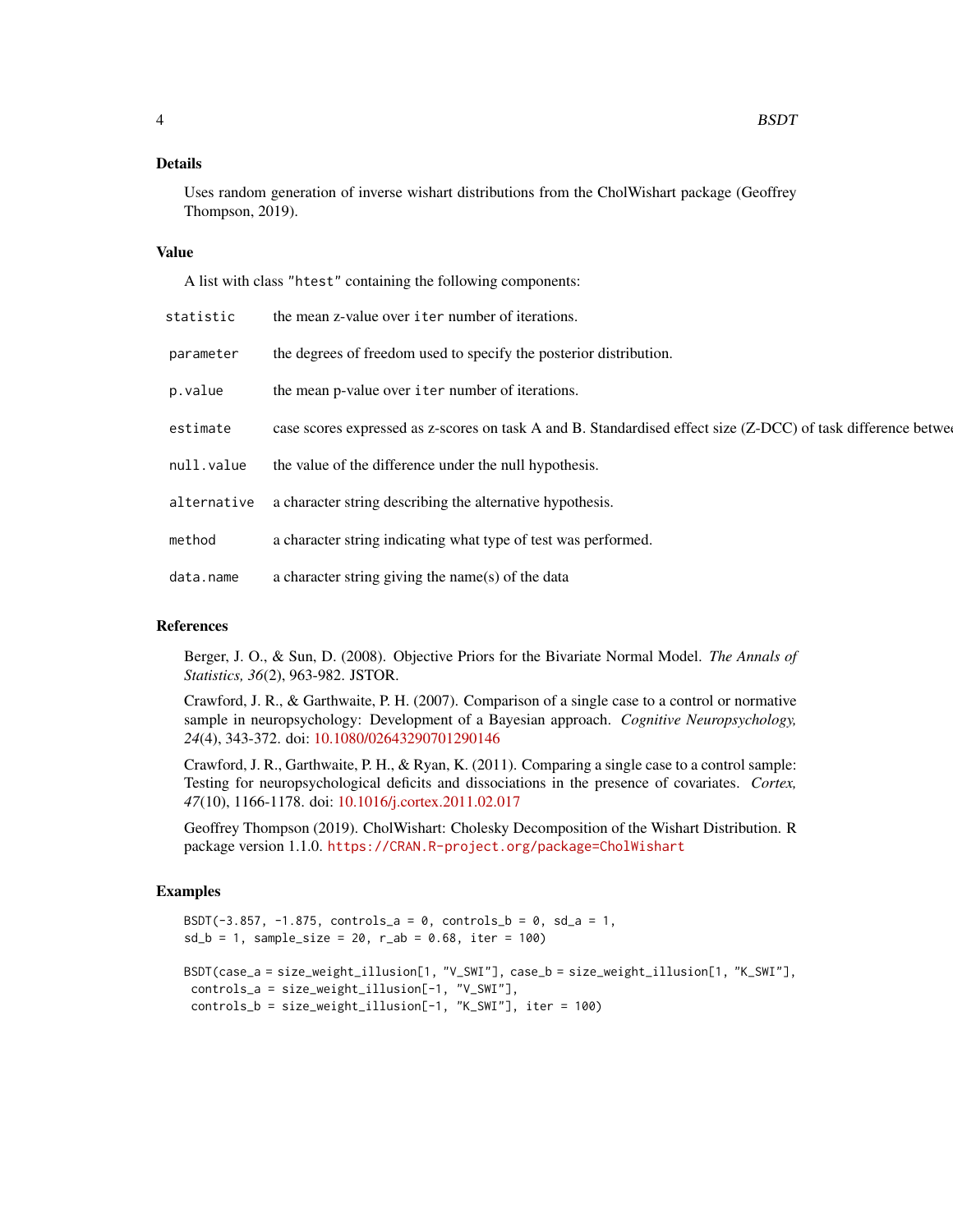<span id="page-4-1"></span><span id="page-4-0"></span>

#### Description

Takes two single observations from a case on two variables (A and B) and compares their standardised discrepancy to the discrepancies of the variables in a control sample, while controlling for the effects of covariates, using Bayesian methodology. This test is used when assessing a case conditioned on some other variable, for example, assessing abnormality of discrepancy when controlling for years of education or sex. Under the null hypothesis the case is an observation from the distribution of discrepancies between the tasks of interest coming from observations having the same score as the case on the covariate(s). Returns a significance test, point and interval estimates of difference between the case and the mean of the controls as well as point and interval estimates of abnormality, i.e. an estimation of the proportion of controls that would exhibit a more extreme conditioned score. This test is based on random number generation which means that results may vary between runs. This is by design and the reason for not using set.seed() to reproduce results inside the function is to emphasise the randomness of the test. To get more accurate and stable results please increase the number of iterations by increasing iter whenever feasible. Developed by Crawford, Garthwaite and Ryan (2011).

### Usage

```
BSDT_cov(
  case_tasks,
  case_covar,
  control_tasks,
  control_covar,
  alternative = c("two.sided", "greater", "less"),
  int\_level = 0.95,
  calibrated = TRUE,
  iter = 10000,use_sumstats = FALSE,
  cor\_mat = NULL,sample_size = NULL
)
```
### Arguments

| case_tasks    | A vector of length 2. The case scores from the two tasks.                                                                                                                                                                                                                                                               |
|---------------|-------------------------------------------------------------------------------------------------------------------------------------------------------------------------------------------------------------------------------------------------------------------------------------------------------------------------|
| case_covar    | A vector containing the case scores on all covariates included.                                                                                                                                                                                                                                                         |
| control_tasks | A matrix or data frame with 2 columns and n rows containing the control scores<br>for the two tasks. Or if use_sumstats is set to TRUE a 2x2 matrix or dataframe<br>containing summary statistics where the first column represents the means for<br>each task and the second column represents the standard deviation. |
| control_covar | A matrix or data frame containing the control scores on the covariates included.<br>Or if use_sumstats is set to TRUE a matrix or dataframe containing summary                                                                                                                                                          |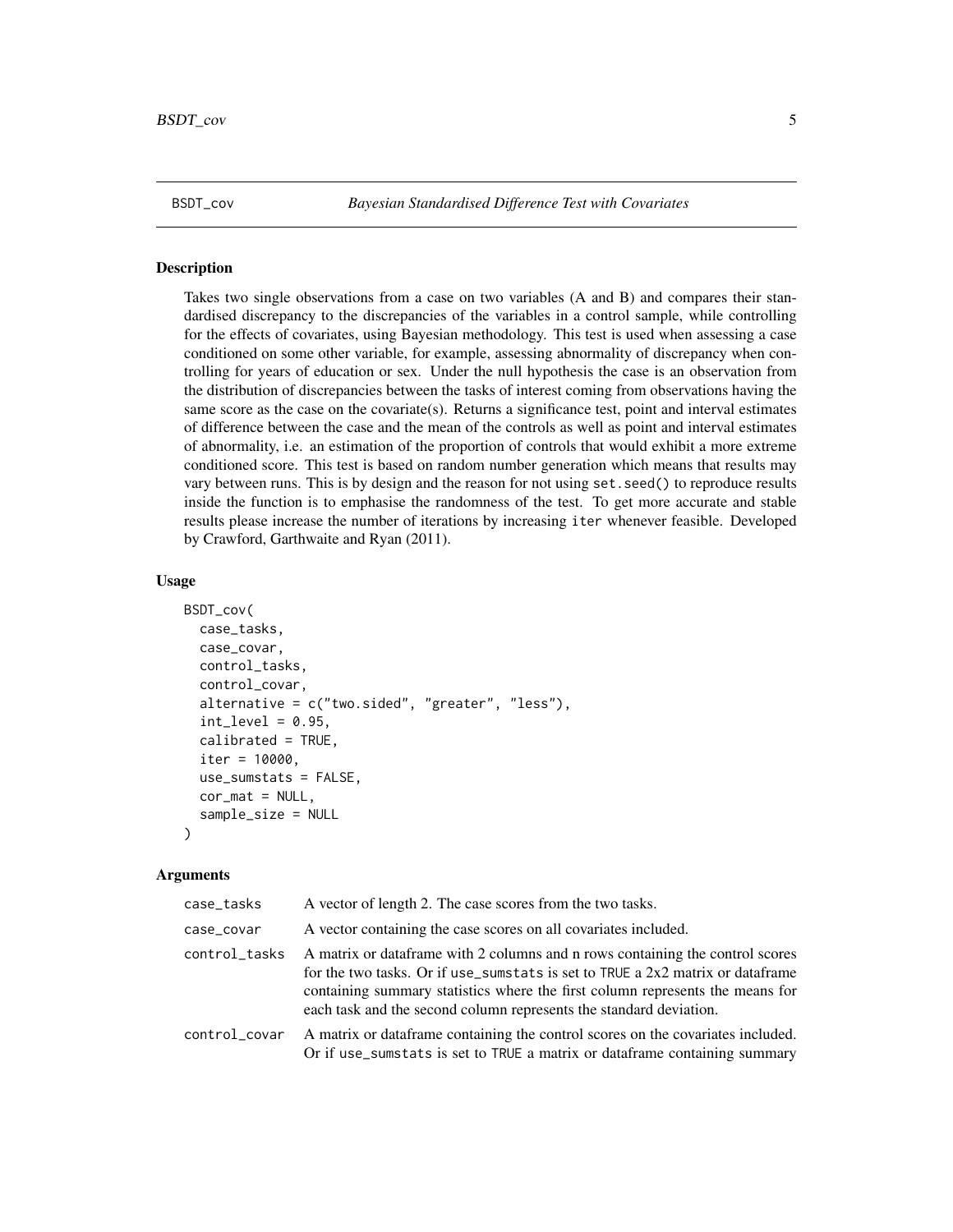|              | statistics where the first column represents the means for each covariate and the<br>second column represents the standard deviation.                                                                                                                                                                                                                                         |
|--------------|-------------------------------------------------------------------------------------------------------------------------------------------------------------------------------------------------------------------------------------------------------------------------------------------------------------------------------------------------------------------------------|
| alternative  | A character string specifying the alternative hypothesis, must be one of "two.sided"<br>(default), "greater" or "less". You can specify just the initial letter. Since the<br>direction of the expected effect depends on which task is set as A and which is<br>set as B, be very careful if changing this parameter.                                                        |
| int_level    | The probability level on the Bayesian credible intervals, defaults to 95%.                                                                                                                                                                                                                                                                                                    |
| calibrated   | Whether or not to use the standard theory (Jeffreys) prior distribution (if set to<br>FALSE) or a calibrated prior examined by Berger and Sun (2008). The sample<br>estimation of the covariance matrix is based on the sample size being n - 1 when<br>the calibrated prior is used. See Crawford et al. (2011) for further information.<br>Calibrated prior is recommended. |
| iter         | Number of iterations to be performed. Greater number gives better estimation<br>but takes longer to calculate. Defaults to 10000.                                                                                                                                                                                                                                             |
| use_sumstats | If set to TRUE, control_tasks and control_covar are treated as matrices with<br>summary statistics. Where the first column represents the means for each vari-<br>able and the second column represents the standard deviation.                                                                                                                                               |
| cor_mat      | A correlation matrix of all variables included. NOTE: the two first variables<br>should be the tasks of interest. Only needed if use_sumstats is set to TRUE.                                                                                                                                                                                                                 |
| sample_size  | An integer specifying the sample size of the controls. Only needed if use_sumstats<br>is set to TRUE.                                                                                                                                                                                                                                                                         |

### Details

Uses random generation of inverse wishart distributions from the CholWishart package (Geoffrey Thompson, 2019).

### Value

A list with class "htest" containing the following components:

| statistic  | the average z-value over iter number of iterations.                                                            |
|------------|----------------------------------------------------------------------------------------------------------------|
| parameter  | the degrees of freedom used to specify the posterior distribution.                                             |
| p.value    | the average p-value over iter number of iterations.                                                            |
| estimate   | case scores expressed as z-scores on task A and B. Standardised effect size (Z-DCCC) of task difference betw   |
| null.value | the value of the difference between tasks under the null hypothesis.                                           |
| interval   | named numerical vector containing level of confidence and confidence intervals for both effect size and p-valu |
| desc       | data frame containing means and standard deviations for controls as well as case scores.                       |
| cor.mat    | matrix giving the correlations between the tasks of interest and the covariates included.                      |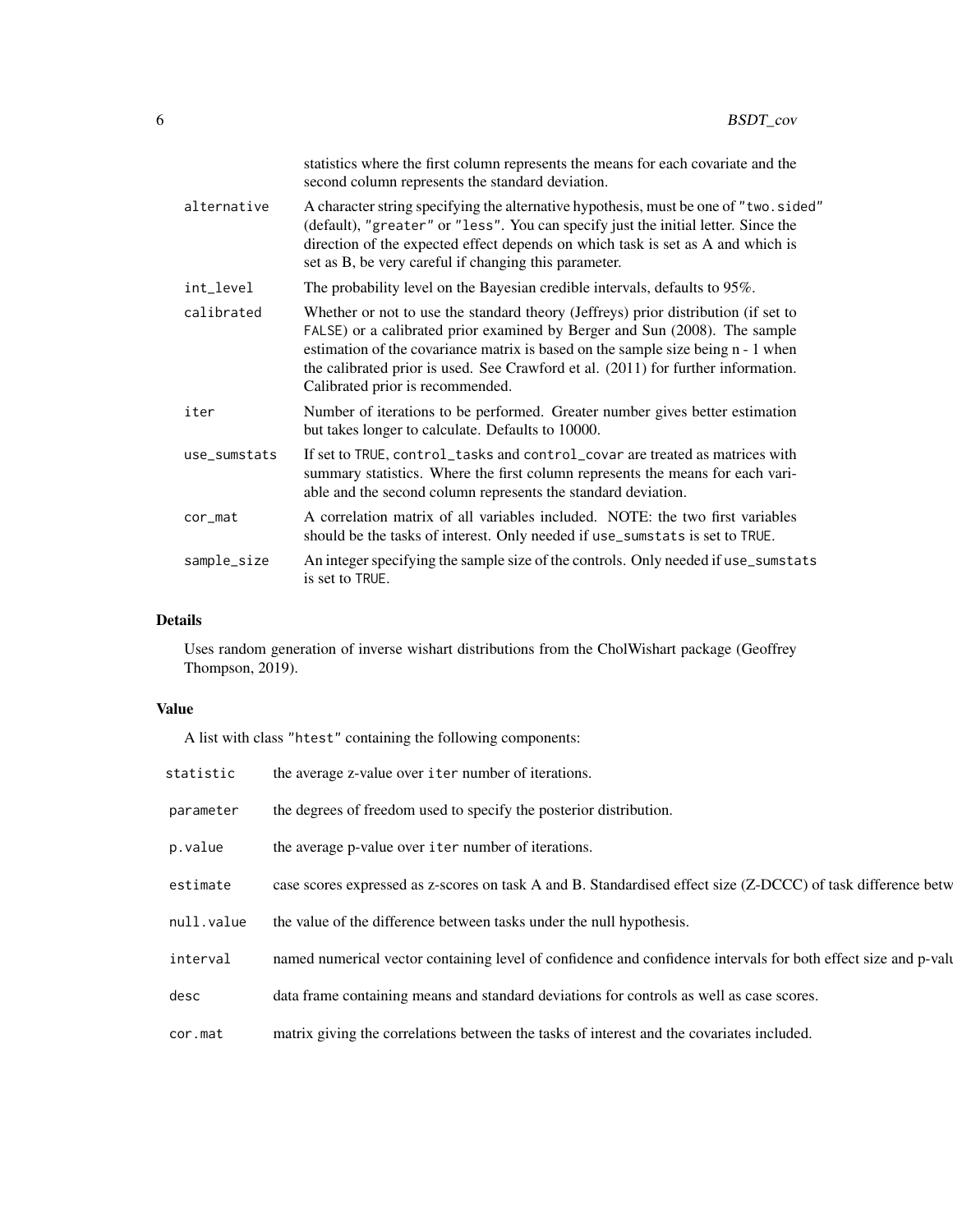### <span id="page-6-0"></span>BSDT\_cov\_power 7

|           | sample.size number of controls.                                       |
|-----------|-----------------------------------------------------------------------|
|           | alternative a character string describing the alternative hypothesis. |
| method    | a character string indicating what type of test was performed.        |
| data.name | a character string giving the name(s) of the data                     |

### References

Berger, J. O., & Sun, D. (2008). Objective Priors for the Bivariate Normal Model. *The Annals of Statistics, 36*(2), 963-982. JSTOR.

Crawford, J. R., Garthwaite, P. H., & Ryan, K. (2011). Comparing a single case to a control sample: Testing for neuropsychological deficits and dissociations in the presence of covariates. *Cortex, 47*(10), 1166-1178. doi: [10.1016/j.cortex.2011.02.017](https://doi.org/10.1016/j.cortex.2011.02.017)

#' Geoffrey Thompson (2019). CholWishart: Cholesky Decomposition of the Wishart Distribution. R package version 1.1.0. <https://CRAN.R-project.org/package=CholWishart>

#### Examples

```
BSDT_cov(case_tasks = c(size_weight_illusion[1, "V_SWI"],
                        size_weight_illusion[1, "K_SWI"]),
         case_covar = size_weight_illusion[1, "YRS"],
         control_tasks = cbind(size_weight_illusion[-1, "V_SWI"],
                               size_weight_illusion[-1, "K_SWI"]),
         control_covar = size_weight_illusion[-1, "YRS"], iter = 100)
```
<span id="page-6-1"></span>BSDT\_cov\_power *Power calculator for BSDT\_cov*

#### **Description**

Computationally intense. Lower iter and/or nsim for faster but less precise calculations. Calculates approximate power, given sample size, using Monte Carlo simulation for BSDT with covariates for specified (expected) case score, means and standard deviations for the control sample on the task of interest and included covariates. The number of covariates defaults to 1, means and standard deviations for the tasks and covariate default to 0 and 1, so if no other values are given the case scores is interpreted as deviation from the mean in standard deviations for both tasks and covariates.

```
BSDT_cov_power(
 case_tasks,
  case_cov,
  control_tasks = matrix(c(0, 0, 1, 1), ncol = 2),
```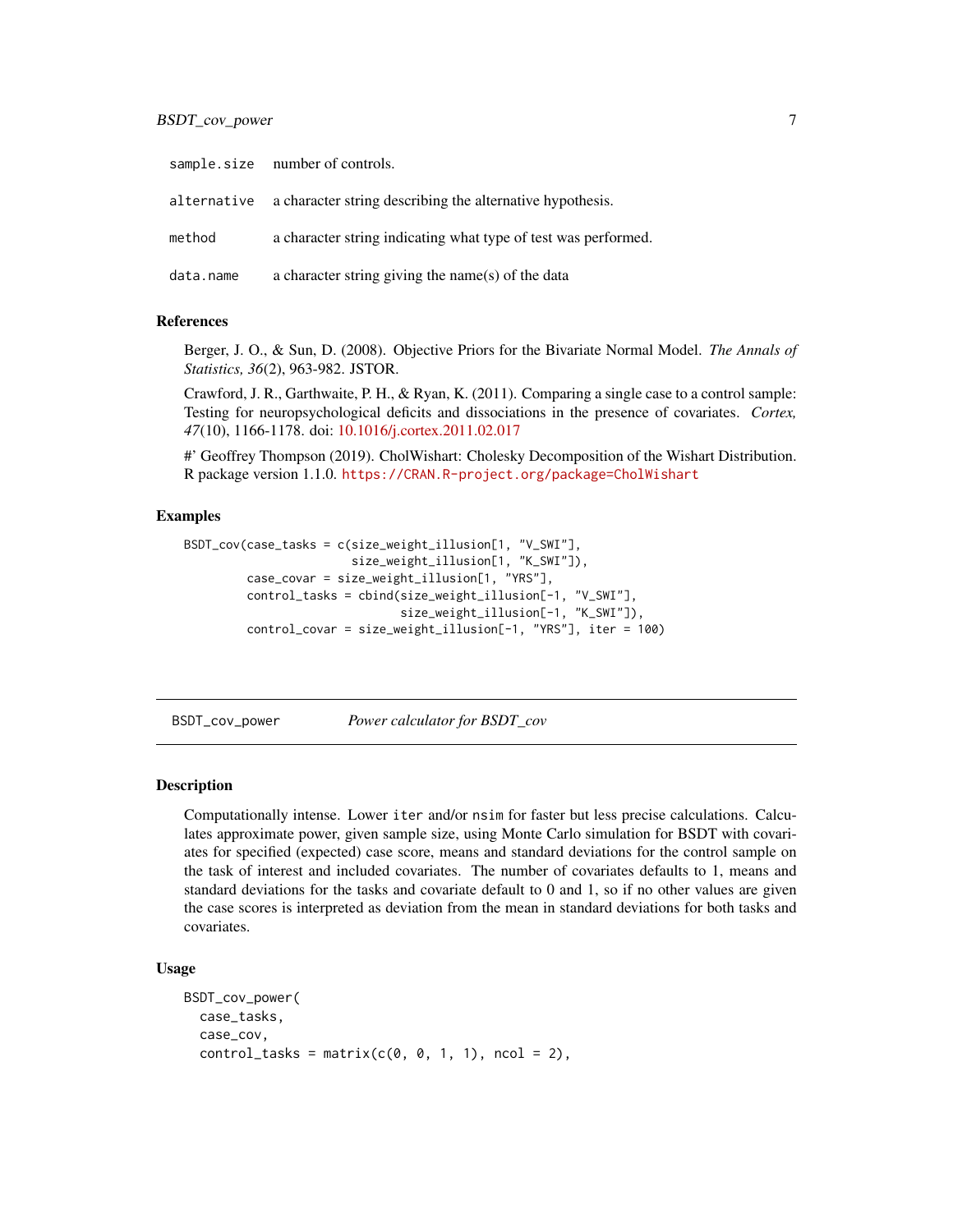```
control\_covar = c(\emptyset, 1),cor_mat = diag(3) + 0.3 - diag(c(0.3, 0.3, 0.3)),sample_size,
 alternative = c("two.sided", "greater", "less"),
 alpha = 0.05,
 nsim = 1000,
 iter = 1000,
 calibrated = TRUE
)
```
### Arguments

| case_tasks    | A vector of length 2. The expected case scores from the tasks of interest.                                                                                                                                                       |
|---------------|----------------------------------------------------------------------------------------------------------------------------------------------------------------------------------------------------------------------------------|
| case_cov      | A vector containing the expected case scores on all covariates included.                                                                                                                                                         |
| control tasks | A 2x2 matrix or dataframe containing the expected means (first column) and<br>standard deviations (second column). Defaults to two variables with means 0<br>and $sd = 1$ .                                                      |
| control_covar | A px2 matrix or dataframe containing the expected means (first column) and<br>standard deviations (second column), p being the number of covariates. Defaults<br>to one covariate with mean 0 and $sd = 1$ .                     |
| cor_mat       | A correlation matrix containing the correlations of the tasks of interest and the<br>coviariate(s). The first two variables are treated as the tasks of interest. Defaults<br>pairwise correlations between the variates of 0.3. |
| sample_size   | Single value giving the size of the control sample for which you wish to calculate<br>power.                                                                                                                                     |
| alternative   | The alternative hypothesis. A string of either "less", "greater" or "two.sided"<br>(default).                                                                                                                                    |
| alpha         | The specified Type I error rate, default is 0.05. This can be varied, with effects<br>on power.                                                                                                                                  |
| nsim          | The number of simulations for the power calculation. Defaults to 1000 due to<br>BSDT already being computationally intense. Increase for better accuracy.                                                                        |
| iter          | The number of simulations used by the BSDT_cov, defaults to 1000. Increase<br>for better accuracy.                                                                                                                               |
| calibrated    | Whether or not to use the standard theory (Jeffreys) prior distribution (if set to<br>FALSE) or a calibrated prior. See Crawford et al. (2011) for further information.<br>Calibrated prior is recommended.                      |

### Value

Returns a single value approximating the power of the test for the given parameters.

### Examples

```
BSDT_{cov\_power(c(-2, 0), case_{cov} = c(0, 0, 0),control\_covar = matrix(c(0, 0, 0, 1, 1, 1), ncol= 2),sample_size = 10, cor_mat = diag(5), iter = 20, nsim = 20)
```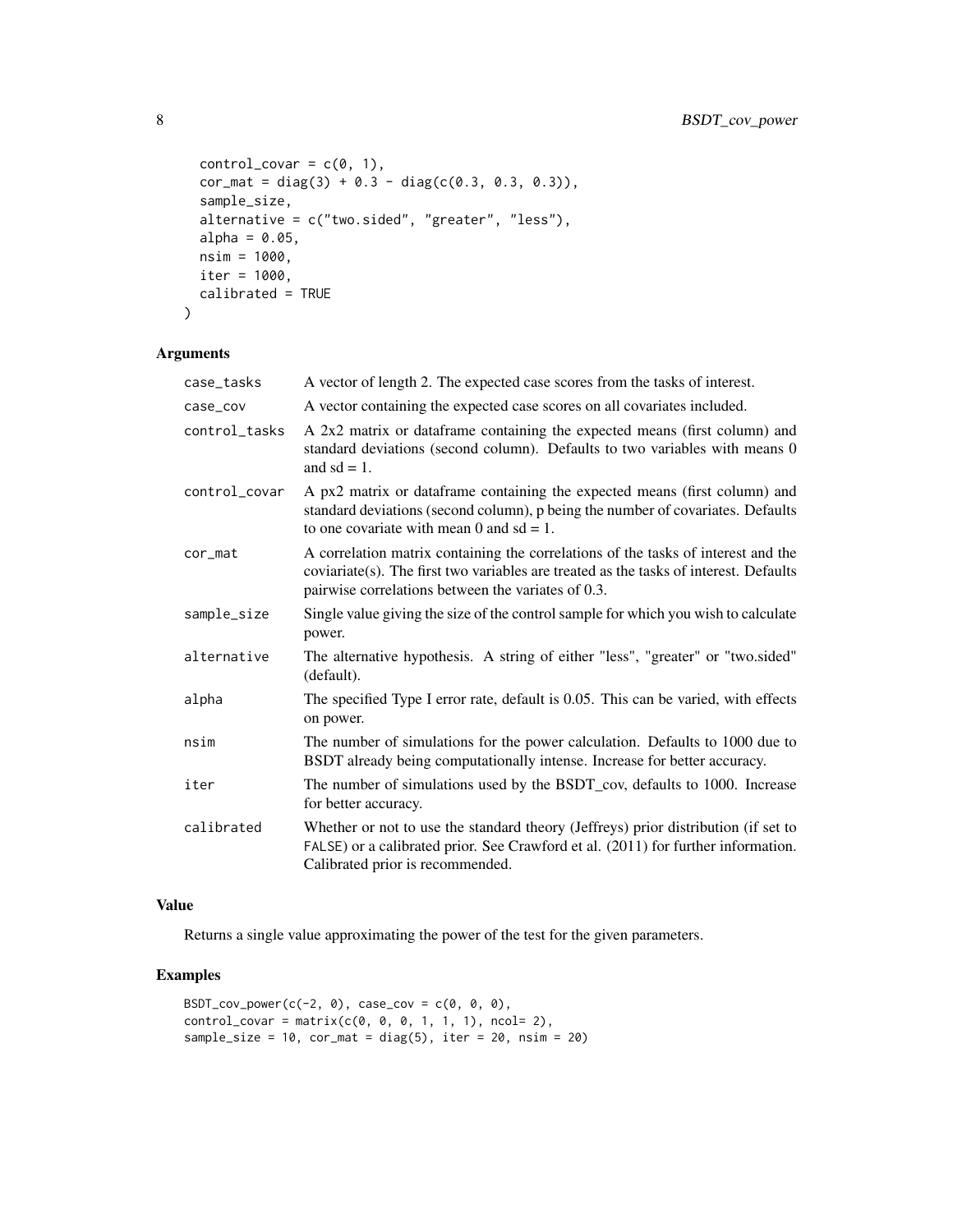<span id="page-8-1"></span><span id="page-8-0"></span>

### Description

Calculates approximate power, given sample size, using Monte Carlo simulation, for specified case scores, means and standard deviations for the control sample. The means and standard deviations default to 0 and 1 respectively, so if no other values are given the case scores are interpreted as deviations from the mean in standard deviations. Hence, the effect size of the dissociation (Z-DCC) would in that case be the difference between the two case scores. Is computationally heavy and might therefore take a few seconds.

### Usage

```
BSDT_power(
  case_a,
  case_b,
 mean_a = 0,
 mean_b = 0,
  sd_{-}a = 1,
  sd_b = 1,
  r_{ab} = 0.5,
  sample_size,
  alternative = c("two.sided", "greater", "less"),
  alpha = 0.05,
  nsim = 1000,
  iter = 1000,
  calibrated = TRUE
)
```
### Arguments

| $case_a$    | A single value from the expected case observation on task A.                                     |
|-------------|--------------------------------------------------------------------------------------------------|
| $case_b$    | A single value from the expected case observation on task B.                                     |
| $mean_a$    | The expected mean from the control sample on task A. Defaults to 0.                              |
| $mean_b$    | The expected mean from the control sample on task B. Defaults to 0.                              |
| sd_a        | The expected standard deviation from the control sample on task A. Defaults to<br>1.             |
| sd_b        | The expected standard deviation from the control sample on task B. Defaults to<br>1.             |
| $r$ _ab     | The expected correlation between the tasks. Defaults to 0.5                                      |
| sample_size | The size of the control sample, vary this parameter to see how the sample size<br>affects power. |
| alternative | The alternative hypothesis. A string of either "two.sided" (default) or "one.sided".             |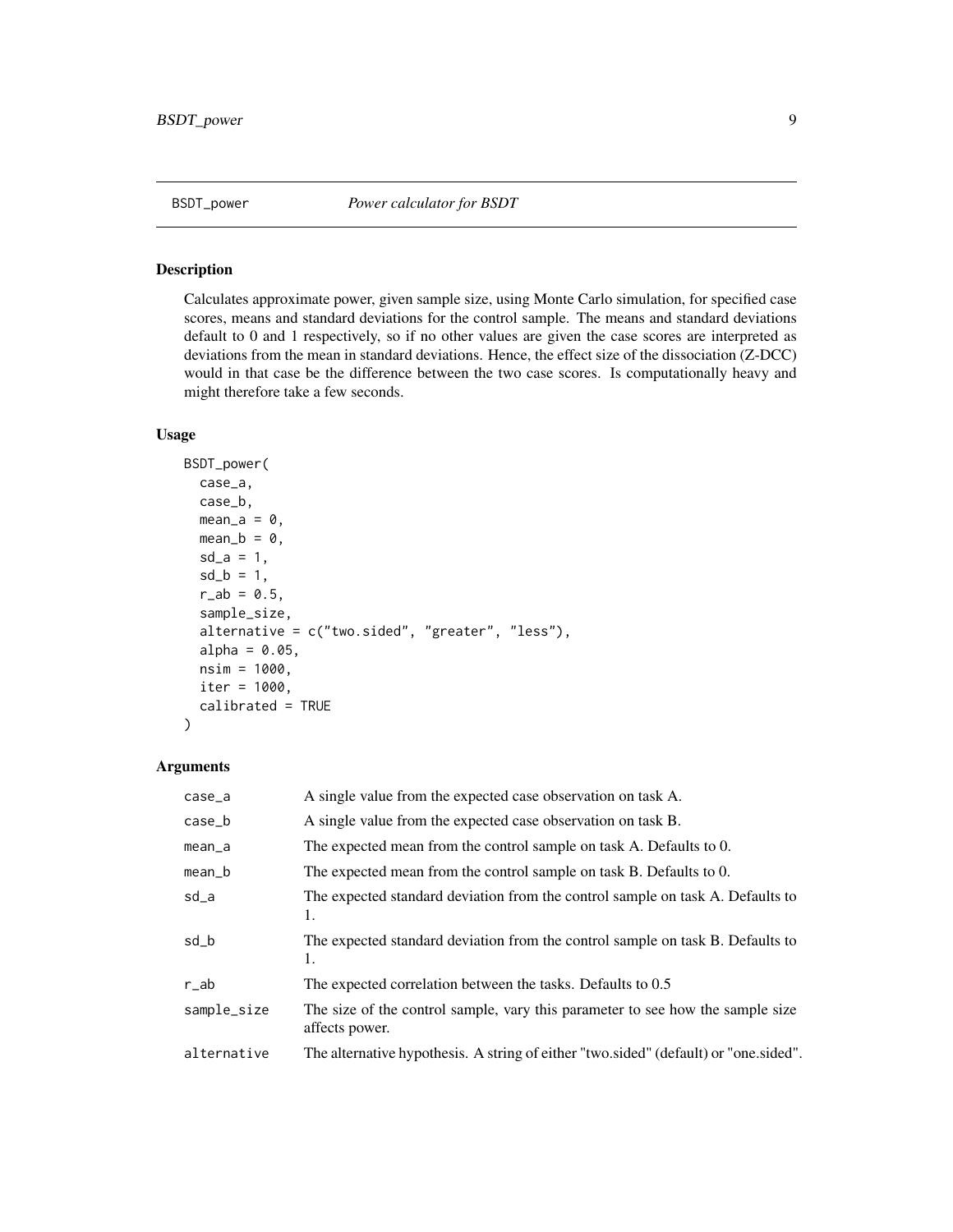<span id="page-9-0"></span>

| alpha      | The specified Type I error rate. This can be varied, with effects on power. De-<br>faults to 0.05.                                                                                                                                            |
|------------|-----------------------------------------------------------------------------------------------------------------------------------------------------------------------------------------------------------------------------------------------|
| nsim       | The number of simulations to run. Higher number gives better accuracy, but low<br>numbers such as 10000 or even 1000 are usually sufficient for the purposes of<br>this calculator. Defaults to 1000 due to the computationally intense BSTD. |
| iter       | The number simulations used by BSTD. Defaults to 1000.                                                                                                                                                                                        |
| calibrated | Whether or not to use the standard theory (Jeffreys) prior distribution (if set to<br>FALSE) or a calibrated prior. See Crawford et al. (2011) for further information.<br>Calibrated prior is recommended.                                   |

#### Value

Returns a single value approximating the power of the test for the given parameters.

#### Examples

BSDT\_power(case\_a = -3, case\_b = -1, mean\_a = 0, mean\_b = 0,  $sd_a = 1$ ,  $sd_b = 1$ ,  $r_{ab} = 0.5$ ,  $sample_size = 20$ ,  $nsim = 100$ , iter = 100)

<span id="page-9-1"></span>

BTD *Bayesian Test of Deficit*

#### Description

Takes a single observation and compares it to a distribution estimated by a control sample using Bayesian methodology. Calculates standardised difference between the case score and the mean of the controls and proportions falling above or below the case score, as well as associated credible intervals. This approach was developed by Crawford and Garthwaite (2007) but converge to the results of [TD\(](#page-21-1)), which is faster. Returns the point estimate of the standardised difference between the case score and the mean of the controls and the point estimate of the p-value (i.e. the percentage of the population that would be expected to obtain a lower or higher score, depending on the alternative hypothesis). This test is based on random number generation which means that results may vary between runs. This is by design and the reason for not using set.seed() to reproduce results inside the function is to emphasise the randomness of the test. To get more accurate and stable results please increase the number of iterations by increasing iter whenever feasible.

```
BTD(
  case,
  controls,
  sd = NULL,sample_size = NULL,
  alternative = c("less", "greater", "two.sided"),int\_level = 0.95,
  iter = 10000,
  na.rm = FALSE
)
```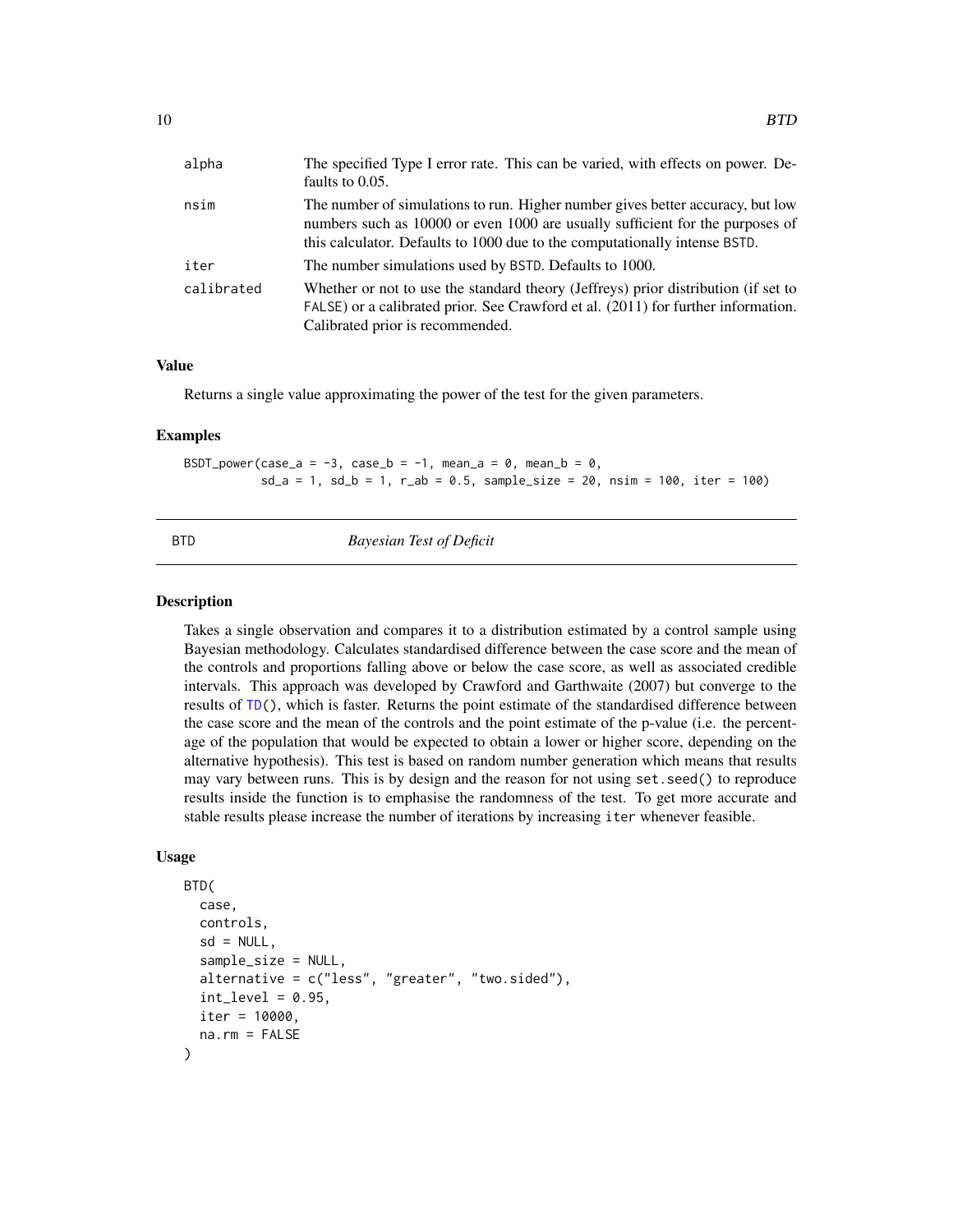### $BTD$  11

### Arguments

| case        | Case observation, can only be a single value.                                                                                                                    |
|-------------|------------------------------------------------------------------------------------------------------------------------------------------------------------------|
| controls    | Numeric vector of observations from the control sample. If single value, treated<br>as mean.                                                                     |
| sd          | If input of controls is single value, the standard deviation of the sample must be<br>given as well.                                                             |
| sample_size | If input of controls is single value, the size of the sample must be given as well.                                                                              |
| alternative | A character string specifying the alternative hypothesis, must be one of "less"<br>(default), "greater" or "two.sided". You can specify just the initial letter. |
| int_level   | Level of confidence for credible intervals, defaults to 95%.                                                                                                     |
| iter        | Number of iterations. Set to higher for more accuracy, set to lower for faster<br>calculations.                                                                  |
| na.rm       | Remove NAs from controls.                                                                                                                                        |

### Value

A list with class "htest" containing the following components:

| statistic   | the mean z-value over iter number of iterations                                                               |
|-------------|---------------------------------------------------------------------------------------------------------------|
| parameter   | the degrees of freedom used to specify the posterior distribution.                                            |
| p.value     | the mean p-value for all simulated Z-scores.                                                                  |
| estimate    | estimated standardised difference (Z-CC) and point estimate of p-value.                                       |
| null.value  | the value of the difference under the null hypothesis.                                                        |
| interval    | named numerical vector containing credibility level and intervals for both Z-CC and estimated proportion.     |
| desc        | named numerical containing descriptive statistics: mean and standard deviations of controls as well as sample |
| alternative | a character string describing the alternative hypothesis.                                                     |
| method      | a character string indicating what type of test was performed.                                                |
| data.name   | a character string giving the name(s) of the data as well as summaries.                                       |

### References

Crawford, J. R., & Garthwaite, P. H. (2007). Comparison of a single case to a control or normative sample in neuropsychology: Development of a Bayesian approach. *Cognitive Neuropsychology, 24*(4), 343-372. doi: [10.1080/02643290701290146](https://doi.org/10.1080/02643290701290146)

### Examples

```
BTD(case = -2, controls = 0, sd = 1, sample_size = 20, iter = 1000)
```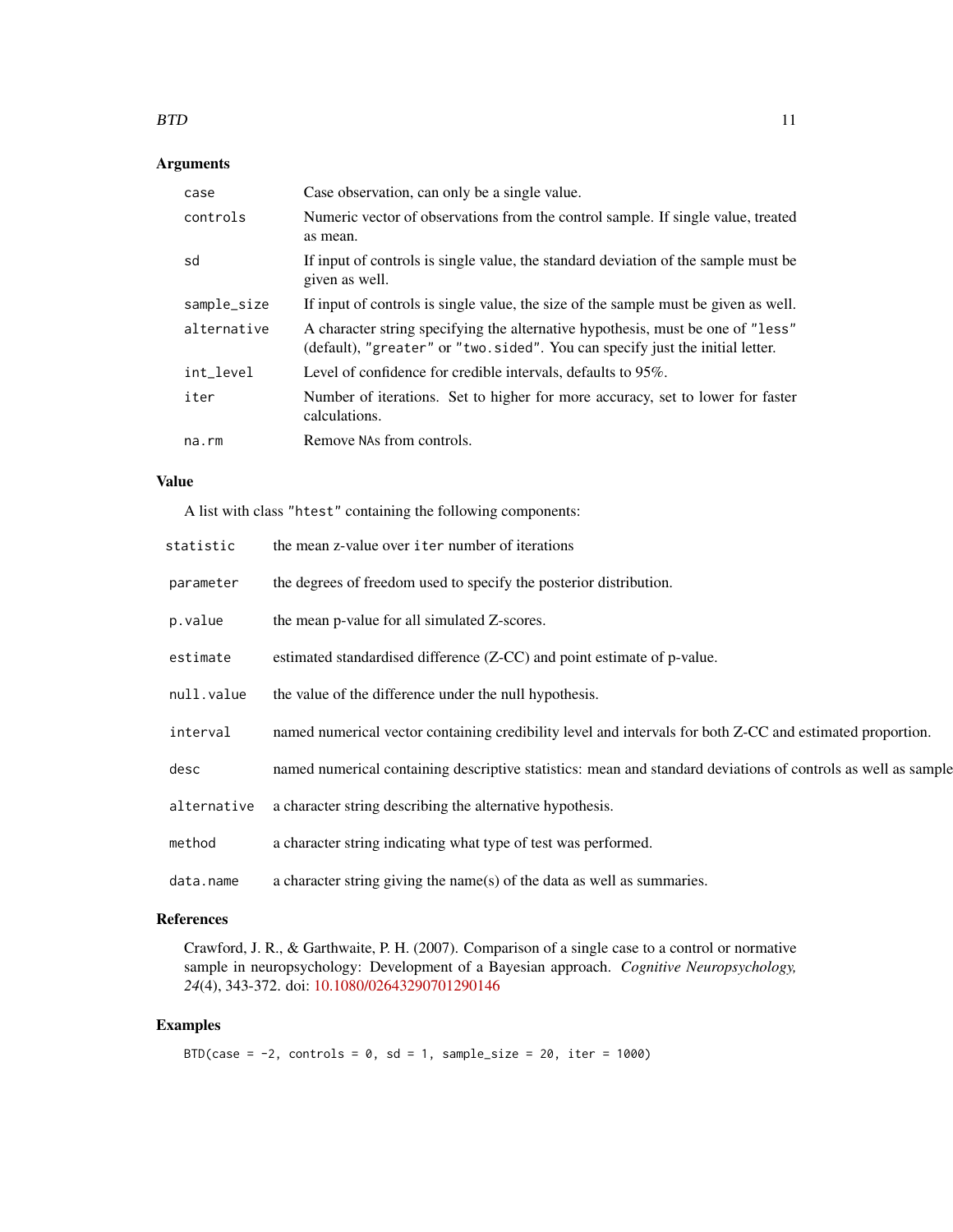```
BTD(case = size_weight_illusion[1, "V_SWI"],
    controls = size_weight_illusion[-1, "V_SWI"], alternative = "l", iter = 1000)
```
#### <span id="page-11-1"></span>BTD\_cov *Bayesian Test of Deficit with Covariates*

### Description

Takes a single observation and compares it to a distribution estimated by a control sample, while controlling for the effect of covariates, using Bayesian methodology. This test is used when assessing a case conditioned on some other variable, for example, assessing abnormality when controlling for years of education or sex. Under the null hypothesis the case is an observation from the distribution of scores from the task of interest coming from observations having the same score as the case on the covariate(s). Returns a significance test, point and interval estimates of difference between the case and the mean of the controls as well as point and interval estimates of abnormality, i.e. an estimation of the proportion of controls that would exhibit a more extreme conditioned score. This test is based on random number generation which means that results may vary between runs. This is by design and the reason for not using set.seed() to reproduce results inside the function is to emphasise the randomness of the test. To get more accurate and stable results please increase the number of iterations by increasing iter whenever feasible. Developed by Crawford, Garthwaite and Ryan (2011).

#### Usage

```
BTD_cov(
  case_task,
  case_covar,
  control_task,
  control_covar,
  alternative = c("less", "two.sided", "greater"),
  int\_level = 0.95,
  iter = 10000,use_sumstats = FALSE,
  cor\_mat = NULL,sample_size = NULL
)
```
#### Arguments

| case_task    | The case score from the task of interest. Must be a single value.                                                                                                              |
|--------------|--------------------------------------------------------------------------------------------------------------------------------------------------------------------------------|
| case_covar   | A vector containing the case scores on all covariates included. Can be of any<br>length except 0, in that case use BTD.                                                        |
| control_task | A vector containing the scores from the controls on the task of interest. Or a<br>vector of length 2 containing the mean and standard deviation of the task. In<br>that order. |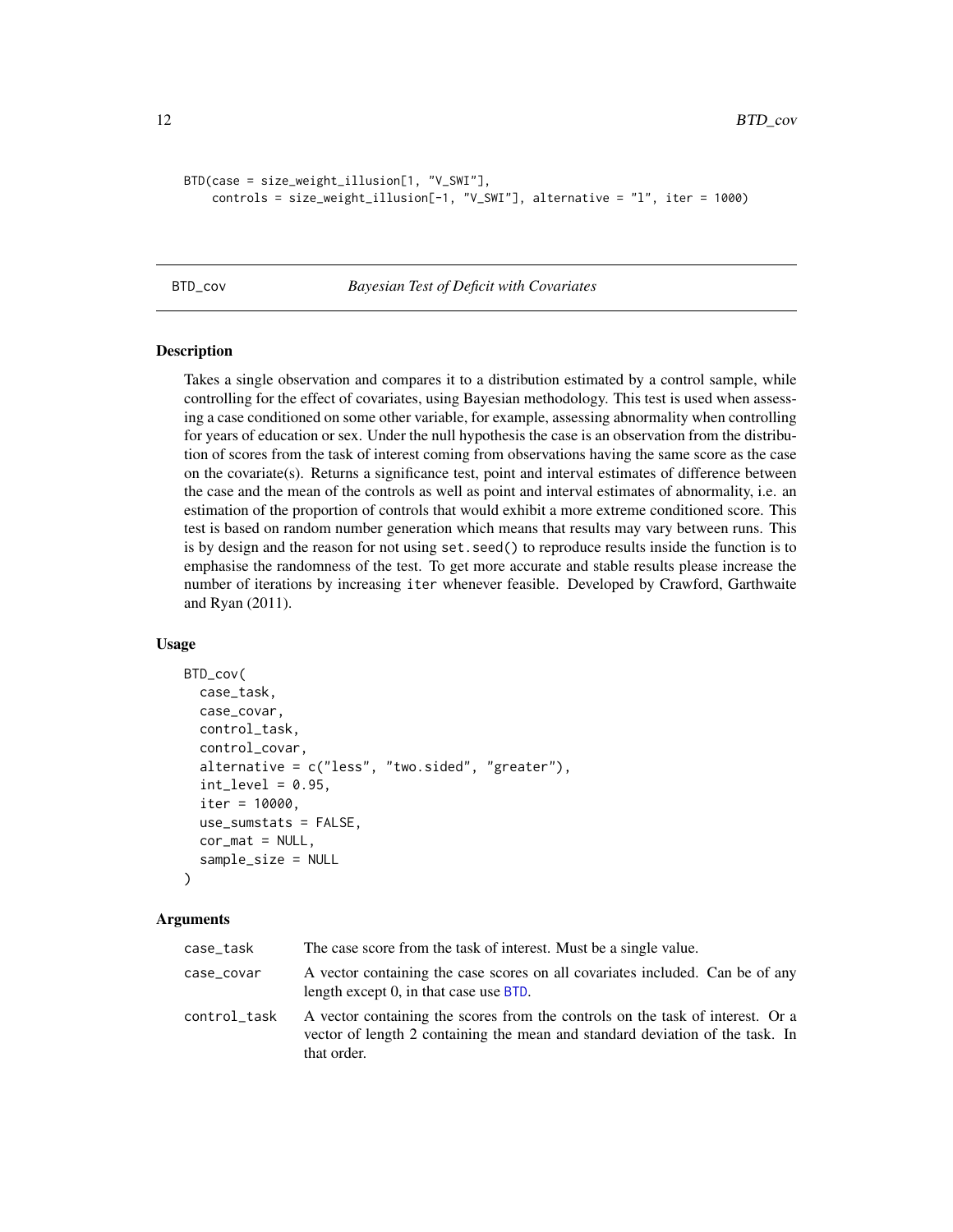| control_covar | A vector, matrix or data frame containing the control scores on the covariates<br>included. If matrix or dataframe each column represents a covariate. Or a matrix<br>or dataframe containing summary statistics where the first column represents<br>the means for each covariate and the second column represents the standard<br>deviation. |
|---------------|------------------------------------------------------------------------------------------------------------------------------------------------------------------------------------------------------------------------------------------------------------------------------------------------------------------------------------------------|
| alternative   | A character string specifying the alternative hypothesis, must be one of "two.sided"<br>(default), "greater" or "less". You can specify just the initial letter.                                                                                                                                                                               |
| int_level     | The probability level on the Bayesian credible intervals, defaults to 95%.                                                                                                                                                                                                                                                                     |
| iter          | Number of iterations to be performed. Greater number gives better estimation<br>but takes longer to calculate. Defaults to 10000.                                                                                                                                                                                                              |
| use_sumstats  | If set to TRUE, control_tasks and control_covar are treated as matrices with<br>summary statistics. Where the first column represents the means for each vari-<br>able and the second column represents the standard deviation.                                                                                                                |
| cor_mat       | A correlation matrix of all variables included. NOTE: the first variable should<br>be the task of interest.                                                                                                                                                                                                                                    |
| sample_size   | An integer specifying the sample size of the controls.                                                                                                                                                                                                                                                                                         |

### Details

Uses random generation of inverse wishart distributions from the CholWishart package (Geoffrey Thompson, 2019).

### Value

A list with class "htest" containing the following components:

| statistic | the average z-value over iter number of iterations. |
|-----------|-----------------------------------------------------|
|-----------|-----------------------------------------------------|

- parameter the degrees of freedom used to specify the posterior distribution.
- p.value the average p-value over iter number of iterations.
- estimate case scores expressed as z-scores on task X and Y. Standardised effect size (Z-CCC) of task difference betwee
- null.value the value of the difference between tasks under the null hypothesis.
- interval named numerical vector containing level of confidence and confidence intervals for both effect size and p-value.
- desc data frame containing means and standard deviations for controls as well as case scores.
- cor.mat matrix giving the correlations between the task of interest and the covariates included.
- sample.size number of controls..
- alternative a character string describing the alternative hypothesis.

method a character string indicating what type of test was performed.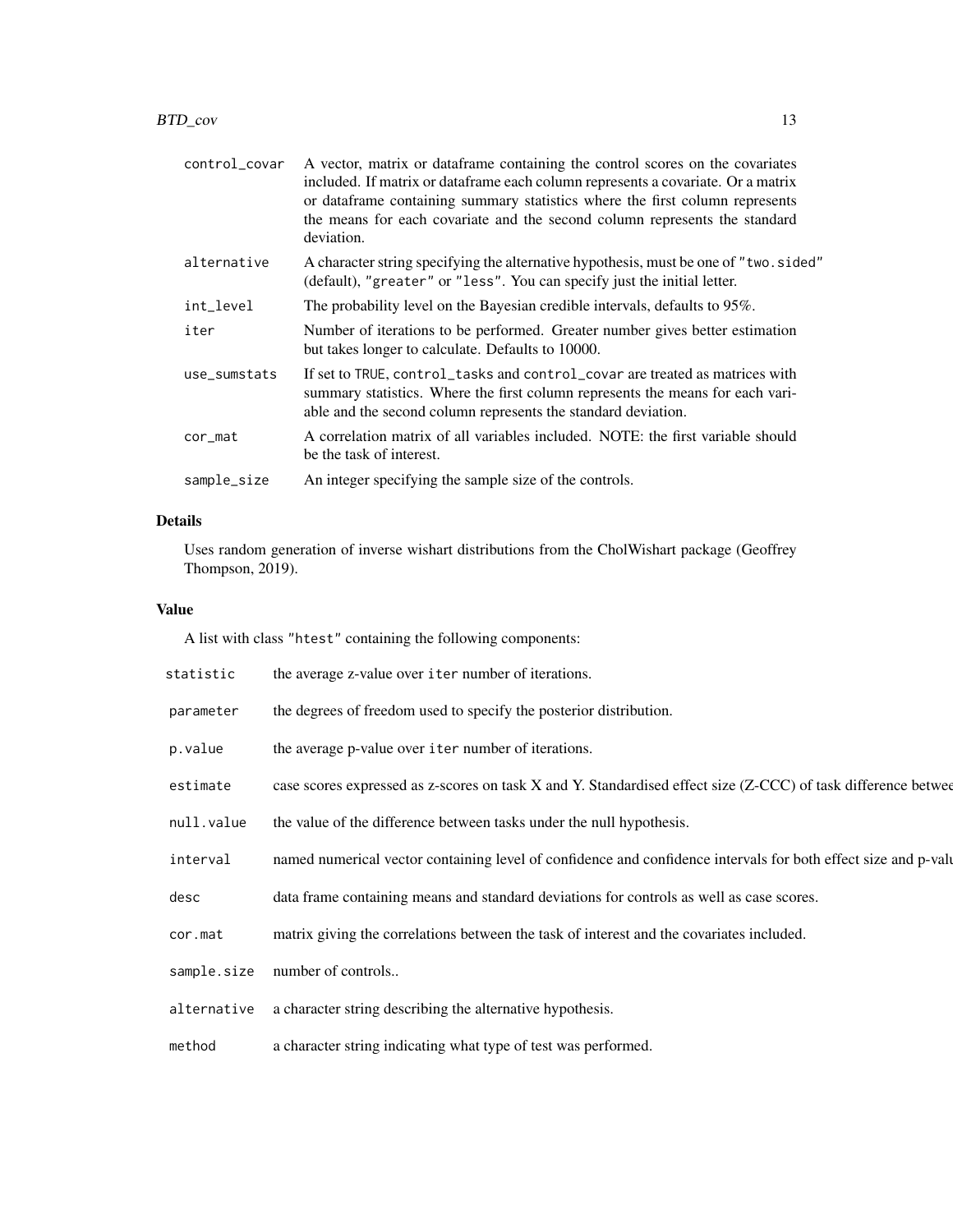<span id="page-13-0"></span>data.name a character string giving the name(s) of the data

#### References

Crawford, J. R., Garthwaite, P. H., & Ryan, K. (2011). Comparing a single case to a control sample: Testing for neuropsychological deficits and dissociations in the presence of covariates. *Cortex, 47*(10), 1166-1178. doi: [10.1016/j.cortex.2011.02.017](https://doi.org/10.1016/j.cortex.2011.02.017)

Geoffrey Thompson (2019). CholWishart: Cholesky Decomposition of the Wishart Distribution. R package version 1.1.0. <https://CRAN.R-project.org/package=CholWishart>

#### Examples

```
BTD_cov(case_task = size_weight_illusion[1, "V_SWI"],
         case_covar = size_weight_illusion[1, "YRS"],
         control_task = size_weight_illusion[-1, "V_SWI"],
         control_covar = size_weight_illusion[-1, "YRS"], iter = 100)
```
<span id="page-13-1"></span>BTD\_cov\_power *Power calculator for BTD\_cov*

#### Description

Computationally intense. Lower iter and/or nsim for less exact but faster calculations. Calculates approximate power, given sample size, using Monte Carlo simulation for the Bayesian test of deficit with covariates for specified (expected) case score, means and standard deviations for the control sample on the task of interest and included covariates. The number of covariates defaults to 1, means and standard deviations for the task and covariate defaults to 0 and 1, so if no other values are given the case score is interpreted as deviation from the mean in standard deviations for both task and covariate.

```
BTD_cov_power(
 case,
 case_cov,
 control\_task = c(0, 1),control_covar = c(0, 1),cor_mat = diag(2) + 0.3 - diag(c(0.3, 0.3)),sample_size,
  alternative = c("less", "greater", "two.sided"),alpha = 0.05,
 nsim = 1000,iter = 1000
)
```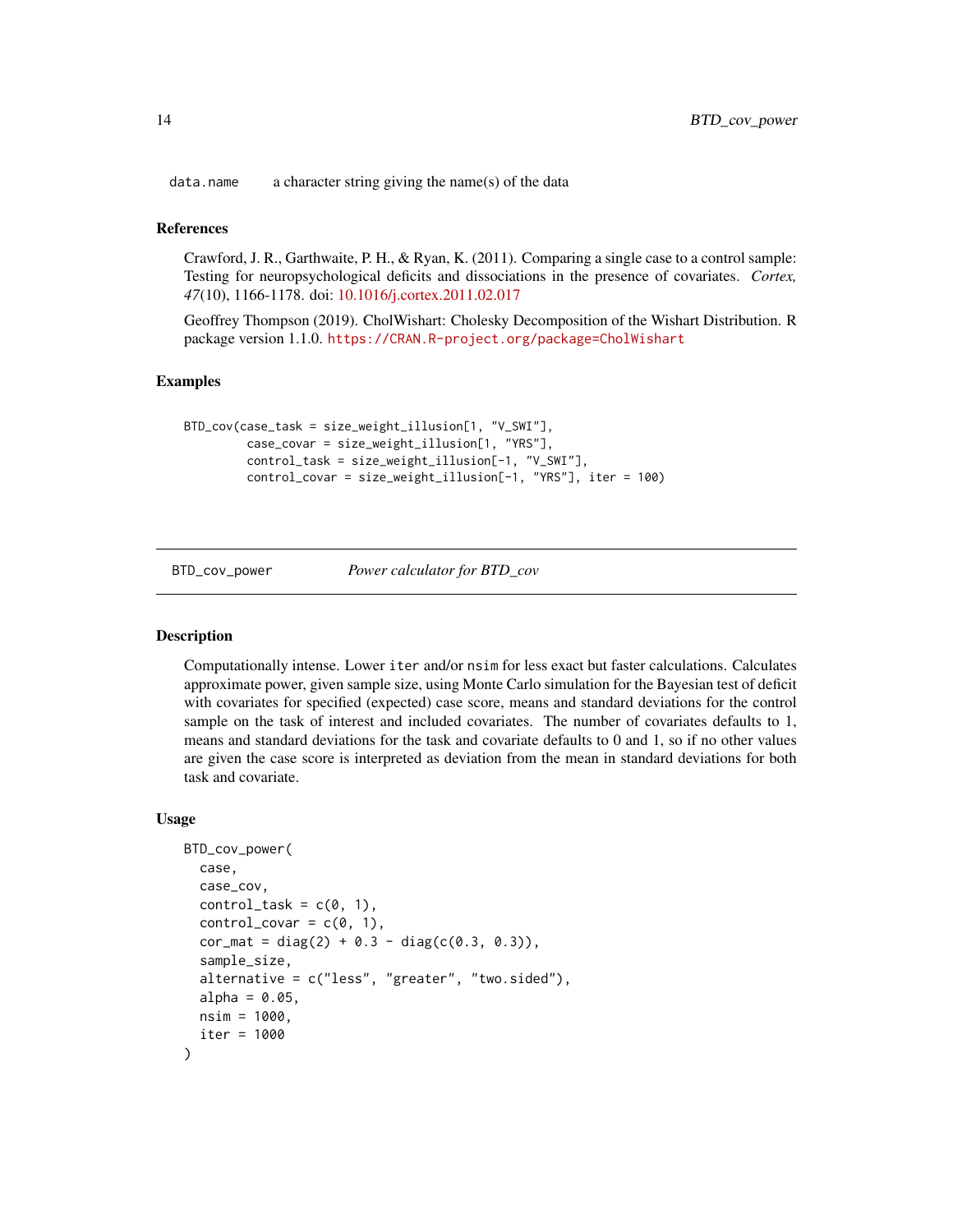### <span id="page-14-0"></span>BTD\_power 15

### Arguments

| case          | A single value from the expected case observation on the task of interest.                                                                                                                                                                       |
|---------------|--------------------------------------------------------------------------------------------------------------------------------------------------------------------------------------------------------------------------------------------------|
| case_cov      | A vector of expected case observations from covariates of interest.                                                                                                                                                                              |
| control_task  | A vector of length 2 containing the expected mean and standard deviation of the<br>task of interest. In that order.                                                                                                                              |
| control_covar | A matrix with 2 columns containing expected means (in the 1st column) and<br>standard deviations (in the 2nd column) of the included covariates.                                                                                                 |
| $cor_mat$     | A correlation matrix containing the correlations of the task of interest and the<br>coviariate(s). The first variable is treated as the task of interest. Defaults to a<br>correlation of 0.3 between the covariate and the variate of interest. |
| sample_size   | Single value of the size of the sample for which you wish to calculate power.                                                                                                                                                                    |
| alternative   | The alternative hypothesis. A string of either "less" (default), "greater" or "two.sided".                                                                                                                                                       |
| alpha         | The specified Type I error rate. This can also be varied, with effects on power.                                                                                                                                                                 |
| nsim          | The number of simulations for the power calculation. Defaults to 1000 due to<br>BTD_cov already being computationally intense.                                                                                                                   |
| iter          | The number of simulations used by the BTD_cov. Defaults to 1000.                                                                                                                                                                                 |

### Value

Returns a single value approximating the power of the test for the given parameters.

#### Examples

 $cor_matrix(c(1, 0.2, 0.3, 0.2, 1, 0.4, 0.3, 0.4, 1), ncol = 3)$ BTD\_cov\_power(case = -2, case\_cov = c(105, 30), control\_task =  $c(0, 1)$ ,  $control\_covar = matrix(c(100, 40, 15, 10), ncol = 2), sample\_size = 15,$  $cor_mat = cor_mat$ , iter = 20, nsim = 20)

<span id="page-14-1"></span>BTD\_power *Power calculator for BTD*

#### Description

Calculates approximate power, given sample size, using Monte Carlo simulation for the Bayesian test of deficit for a specified case score, mean and standard deviation for the control sample. The mean and standard deviation defaults to 0 and 1, so if no other values are given the case score is interpreted as deviation from the mean in standard deviations.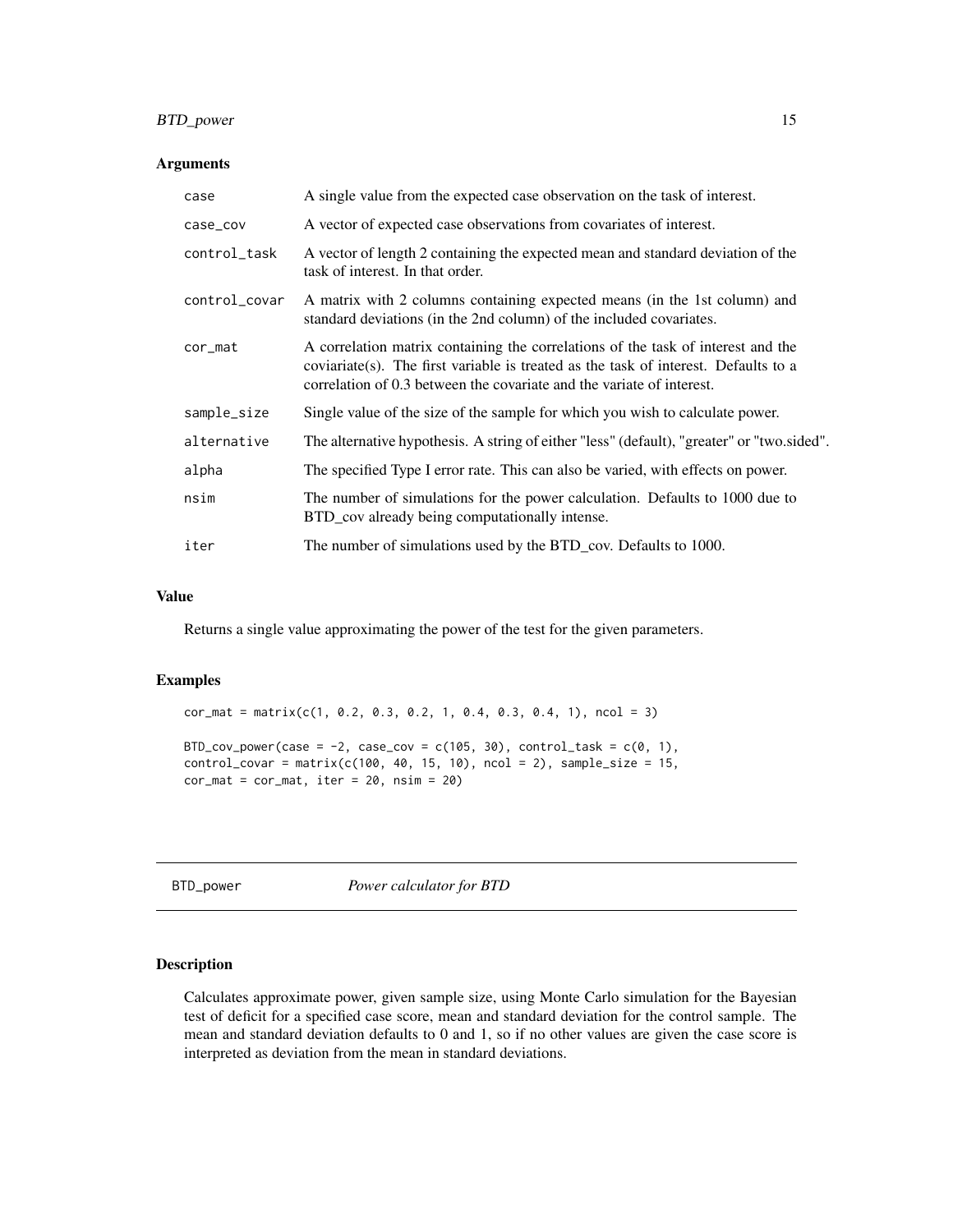### Usage

```
BTD_power(
  case,
  mean = 0,
  sd = 1,
  sample_size,
  alternative = c("less", "greater", "two.sided"),
  alpha = 0.05,
  nsim = 1000,iter = 1000
)
```
### Arguments

| case        | A single value from the expected case observation.                                                                         |
|-------------|----------------------------------------------------------------------------------------------------------------------------|
| mean        | The expected mean of the control sample.                                                                                   |
| sd          | The expected standard deviation of the control sample.                                                                     |
| sample_size | The size of the control sample, vary this parameter to see how the sample size<br>affects power.                           |
| alternative | The alternative hypothesis. A string of either "less" (default), "greater" or "two.sided".                                 |
| alpha       | The specified Type I error rate. This can also be varied, with effects on power.                                           |
| nsim        | The number of simulations for the power calculation. Defaults to 1000 due to<br>BTD already being computationally intense. |
| iter        | The number of simulations used by the BTD. Defaults to 1000.                                                               |
|             |                                                                                                                            |

### Value

Returns a single value approximating the power of the test for the given parameters.

### Examples

BTD\_power(case =  $-2$ , mean = 0, sd = 1, sample\_size = 20)

<span id="page-15-1"></span>RSDT *Revised Standardised Difference Test*

### Description

A test on the discrepancy between two tasks in a single case, by comparison to the discrepancy of means in the same two tasks in a control sample. Standardises task scores as well as task discrepancy, so the tasks do not need to be measured on the same scale. Calculates a standardised effect size (Z-DCC) of task discrepancy as well as a point estimate of the proportion of the control population that would be expected to show a more extreme discrepancy. Developed by Crawford and Garthwaite (2005).

<span id="page-15-0"></span>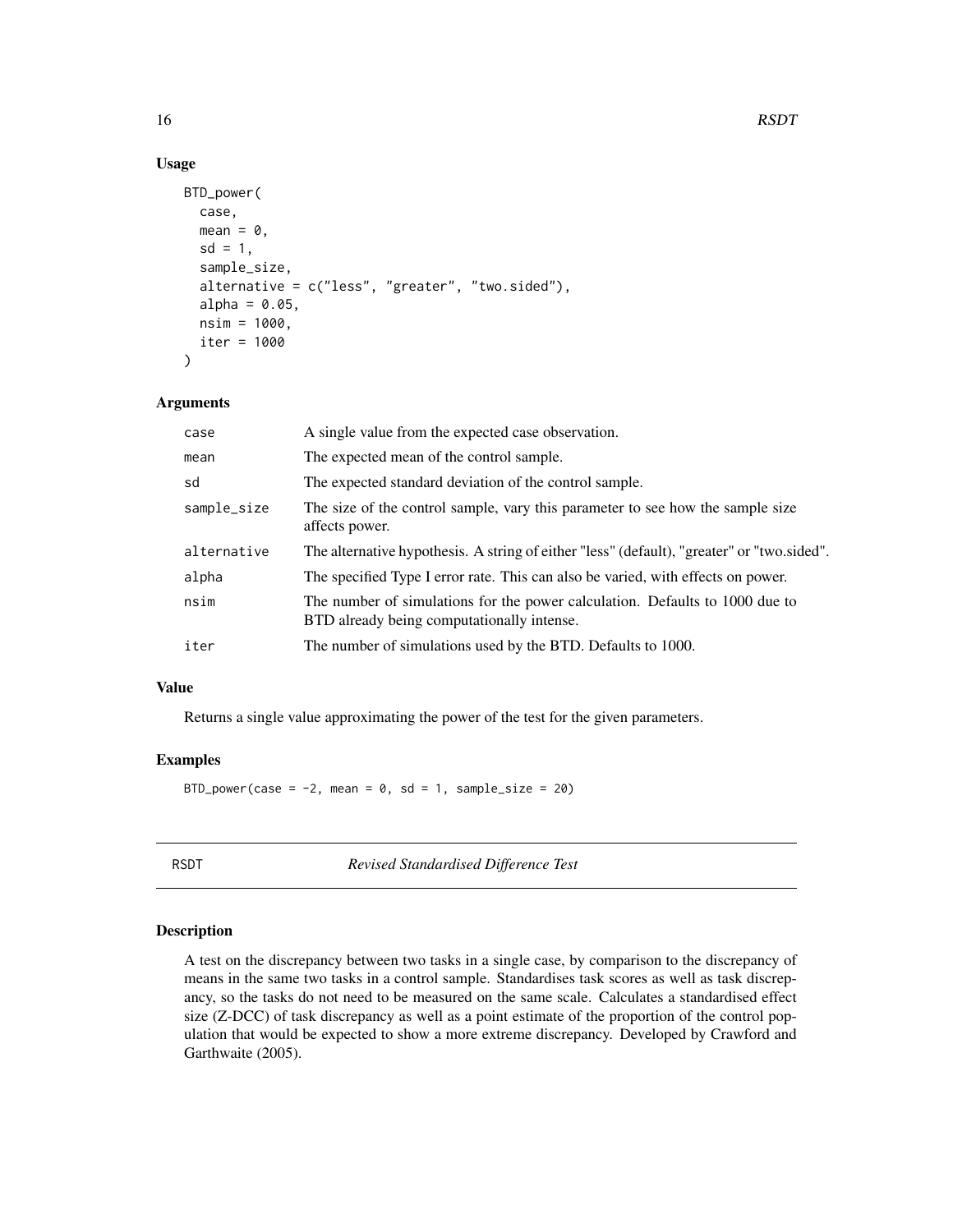### $RSDT$  and the contract of the contract of the contract of the contract of the contract of the contract of the contract of the contract of the contract of the contract of the contract of the contract of the contract of the

### Usage

```
RSDT(
 case_a,
 case_b,
 controls_a,
 controls_b,
 sd_a = NULL,sd_b = NULL,sample_size = NULL,
 r_ab = NULL,
 alternative = c("two.sided", "greater", "less"),
 na.rm = FALSE
)
```
### Arguments

| $case_a$    | Case's score on task A.                                                                                                                                                                                                                                                                                                |
|-------------|------------------------------------------------------------------------------------------------------------------------------------------------------------------------------------------------------------------------------------------------------------------------------------------------------------------------|
| $case_b$    | Case's score on task B.                                                                                                                                                                                                                                                                                                |
| controls_a  | Controls' scores on task A. Takes either a vector of observations or a single<br>value interpreted as mean. Note: you can supply a vector as input for task A<br>while mean and SD for task B.                                                                                                                         |
| controls_b  | Controls' scores on task B. Takes either a vector of observations or a single<br>value interpreted as mean. Note: you can supply a vector as input for task B<br>while mean and SD for task A.                                                                                                                         |
| sd_a        | If single value for task A is given as input you must supply the standard deviation<br>of the sample.                                                                                                                                                                                                                  |
| sd_b        | If single value for task B is given as input you must supply the standard deviation<br>of the sample.                                                                                                                                                                                                                  |
| sample_size | If A or B is given as mean and SD you must supply the sample size. If controls_a<br>is given as vector and controls_b as mean and SD, sample_size must equal the<br>number of observations in controls_a.                                                                                                              |
| $r$ _ab     | If A or B is given as mean and SD you must supply the correlation between the<br>tasks.                                                                                                                                                                                                                                |
| alternative | A character string specifying the alternative hypothesis, must be one of "two.sided"<br>(default), "greater" or "less". You can specify just the initial letter. Since the<br>direction of the expected effect depends on which task is set as A and which is<br>set as B, be very careful if changing this parameter. |
| na.rm       | Remove NAs from controls.                                                                                                                                                                                                                                                                                              |
|             |                                                                                                                                                                                                                                                                                                                        |

### Value

A list with class "htest" containing the following components:

| statistic | s the<br>a approximate *<br>value of<br>Returns | . because<br>t-statistic<br>howeve <sup>®</sup> | ` of th<br>underlying<br>equation. | it cannot<br>be negat |
|-----------|-------------------------------------------------|-------------------------------------------------|------------------------------------|-----------------------|
|           |                                                 |                                                 |                                    |                       |

parameter the degrees of freedom for the t-statistic.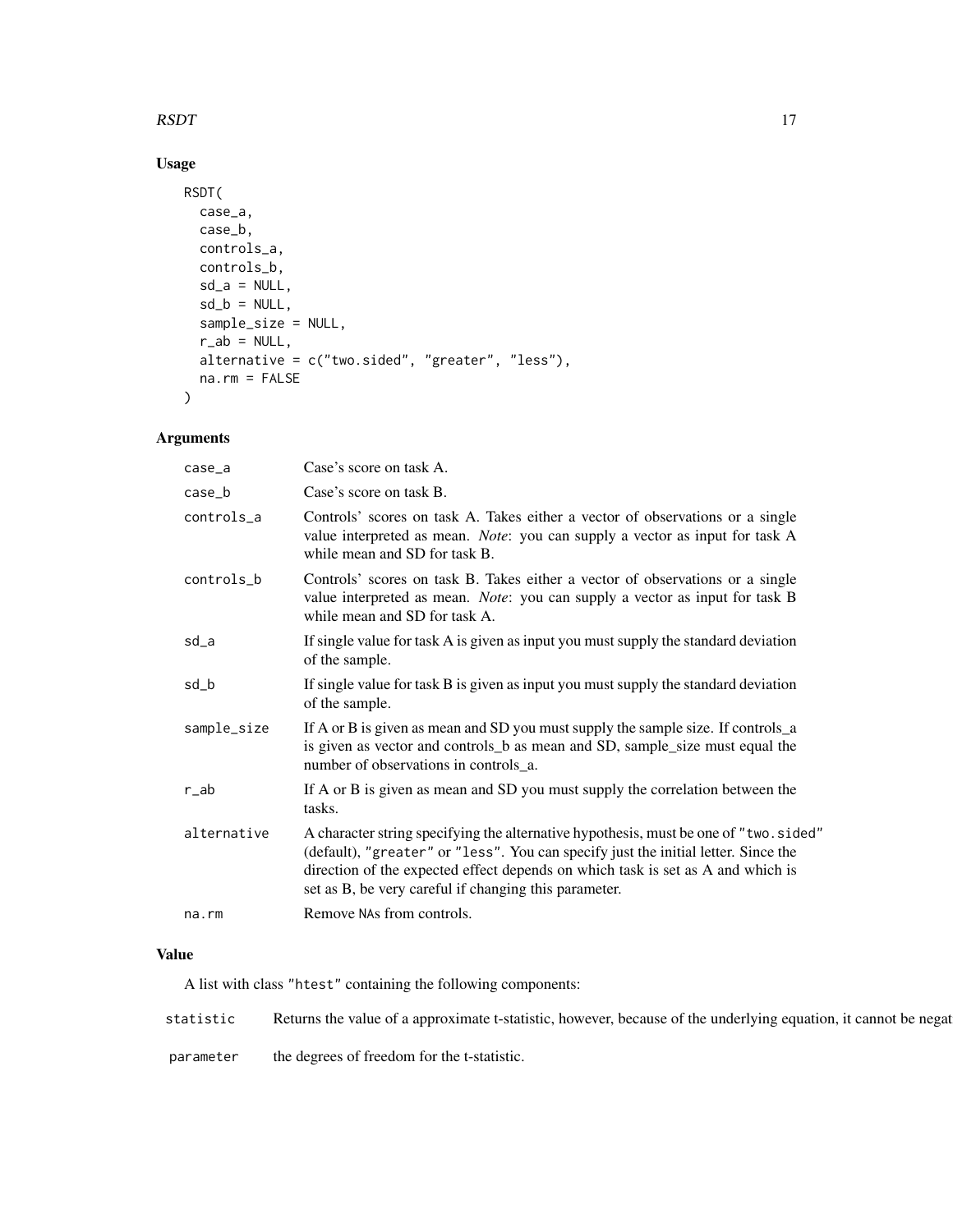<span id="page-17-0"></span>

| p.value     | the p-value for the test.                                                                                     |
|-------------|---------------------------------------------------------------------------------------------------------------|
| estimate    | case scores expressed as z-scores on task A and Y. Standardised effect size (Z-DCC) of task difference betwee |
| sample.size | the size of the control sample                                                                                |
| null.value  | the value of the discrepancy under the null hypothesis.                                                       |
| alternative | a character string describing the alternative hypothesis.                                                     |
| method      | a character string indicating what type of test was performed.                                                |
| data.name   | a character string giving the name(s) of the data                                                             |

### References

Crawford, J. R., & Garthwaite, P. H. (2005). Testing for Suspected Impairments and Dissociations in Single-Case Studies in Neuropsychology: Evaluation of Alternatives Using Monte Carlo Simulations and Revised Tests for Dissociations. *Neuropsychology, 19*(3), 318 - 331. doi: [10.1037/](https://doi.org/10.1037/0894-4105.19.3.318) [08944105.19.3.318](https://doi.org/10.1037/0894-4105.19.3.318)

### Examples

```
RSDT(-3.857, -1.875, controls_a = 0, controls_b = 0, sd_a = 1,
sd_b = 1, sample_size = 20, r_ab = 0.68)
```

```
RSDT(case_a = size_weight_illusion[1, "V_SWI"], case_b = size_weight_illusion[1, "K_SWI"],
controls_a = size_weight_illusion[-1, "V_SWI"], controls_b = size_weight_illusion[-1, "K_SWI"])
```
<span id="page-17-1"></span>RSDT\_power *Power calculator for RSDT*

#### Description

Calculates approximate power, given sample size, using Monte Carlo simulation, for specified case scores, means and standard deviations for the control sample. The means and standard deviations defaults to 0 and 1 respectively, so if no other values are given the case scores are interpreted as deviations from the mean in standard deviations. Hence, the effect size of the dissociation (Z-DCC) would in that case be the difference between the two case scores.

```
RSDT_power(
 case_a,
  case_b,
 mean_a = 0,
```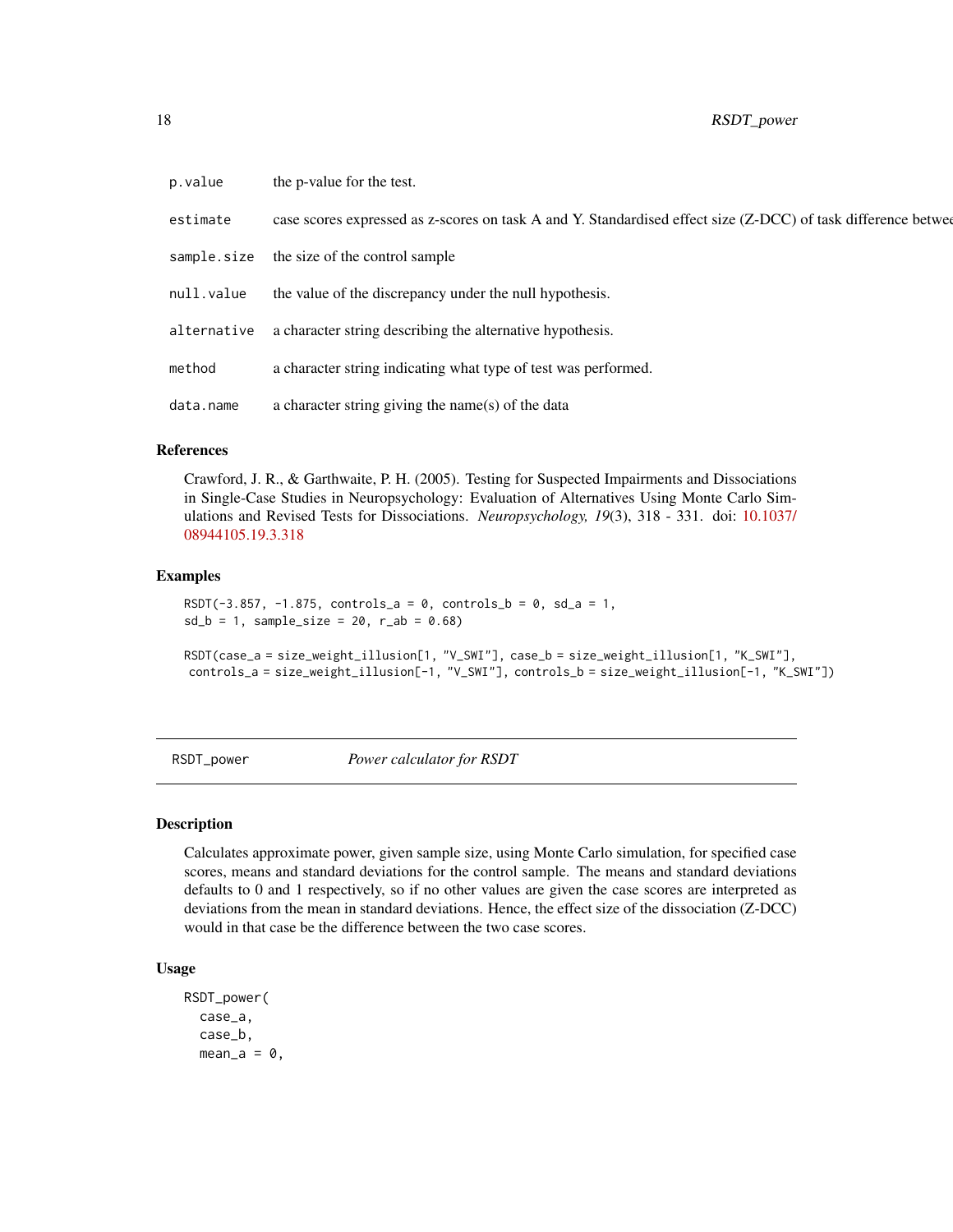### RSDT\_power 19

```
mean_b = 0,
 sd_a = 1,
 sd_b = 1,
 r_{ab} = 0.5,
 sample_size,
 alternative = c("two.sided", "greater", "less"),
 alpha = 0.05,
 nsim = 10000
)
```
### Arguments

| case_a      | A single value from the expected case observation on task A.                                                                                                                        |  |
|-------------|-------------------------------------------------------------------------------------------------------------------------------------------------------------------------------------|--|
| case_b      | A single value from the expected case observation on task B.                                                                                                                        |  |
| $mean_a$    | The expected mean from the control sample on task A. Defaults to 0.                                                                                                                 |  |
| mean_b      | The expected mean from the control sample on task B. Defaults to 0.                                                                                                                 |  |
| sd_a        | The expected standard deviation from the control sample on task A. Defaults to<br>1.                                                                                                |  |
| sd_b        | The expected standard deviation from the control sample on task B. Defaults to<br>1.                                                                                                |  |
| r_ab        | The expected correlation between the tasks. Defaults to 0.5                                                                                                                         |  |
| sample_size | The size of the control sample, vary this parameter to see how the sample size<br>affects power.                                                                                    |  |
| alternative | The alternative hypothesis. A string of either "two.sided" (default) or "one.sided".                                                                                                |  |
| alpha       | The specified Type I error rate. This can also be varied, with effects on power.<br>Defaults to 0.05.                                                                               |  |
| nsim        | The number of simulations to run. Higher number gives better accuracy, but low<br>numbers such as 10000 or even 1000 are usually sufficient for the purposes of<br>this calculator. |  |

### Value

Returns a single value approximating the power of the test for the given parameters.

### Examples

```
RSDT_power(case_a = -3, case_b = -1, mean_a = 0, mean_b = 0,
          sd_a = 1, sd_b = 1, r_{ab} = 0.5, sample_size = 20, nsim = 1000
```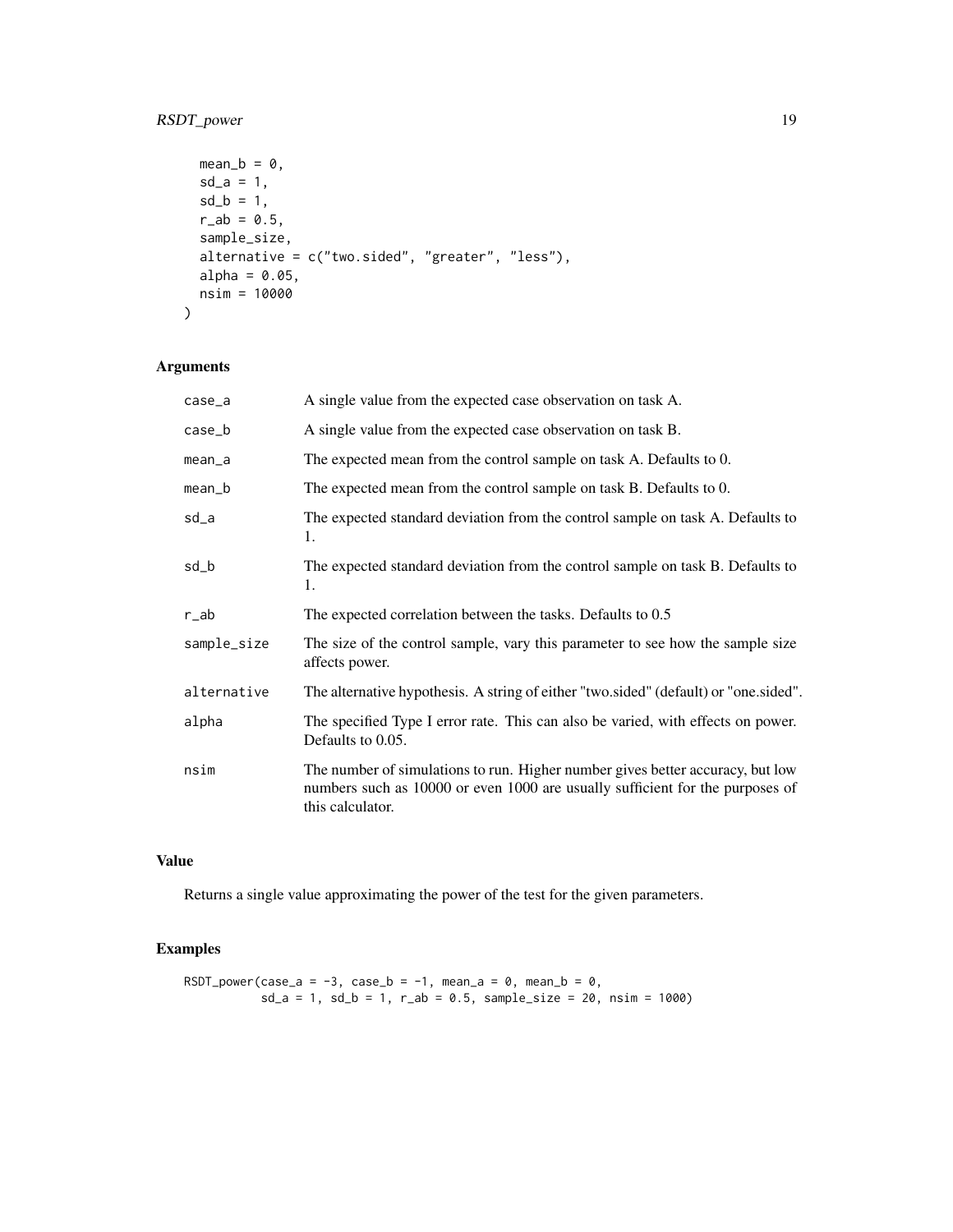<span id="page-19-0"></span>

### **Description**

The aim of singcar is to provide and encourage usage of appropriate statistical methods for comparing a case against a control sample. For instance, they may commonly be done in a neuropsychological context, in which an individual has incurred a specific brain injury and we wish to test whether this damage has led to an impairment of some cognitive function and whether two different functions are dissociable. For many cognitive functions there is normed data available which the patient can be compared against directly. However, when this is not possible a control sample estimating the population, against which we wish to compare the patient, must be used. Both frequentist and Bayesian methods have been developed to do this, first and foremost by John Crawford and Paul Garthwaite (Crawford et al., 2011; Crawford & Garthwaite, 2002, 2007, 2005; Crawford & Howell, 1998). It is these methods that singcar implements. Power calculators for each respective test are also provided. Although the canonical applications for these tests are in Cognitive Neuropsychology or Clinical Neuropsychology, they are potentially applicable to any circumstance in which a measure taken from a single individual is to be compared against data from a normative sample (i.e. a control group). It should be noted that these statistical methods could also be applied as a general method of outlier detection in small samples.

### singcar functions

 $TD()$  $TD()$ [BTD\(](#page-9-1)) [BTD\\_cov\(](#page-11-1)) [RSDT\(](#page-15-1)) [UDT\(](#page-24-1)) [BSDT\(](#page-1-1)) [BSDT\\_cov\(](#page-4-1)) [TD\\_power\(](#page-23-1)) [BTD\\_power\(](#page-14-1)) [BTD\\_cov\\_power\(](#page-13-1)) [RSDT\\_power\(](#page-17-1)) [UDT\\_power\(](#page-26-1)) [BSDT\\_power\(](#page-8-1))

[BSDT\\_cov\\_power\(](#page-6-1))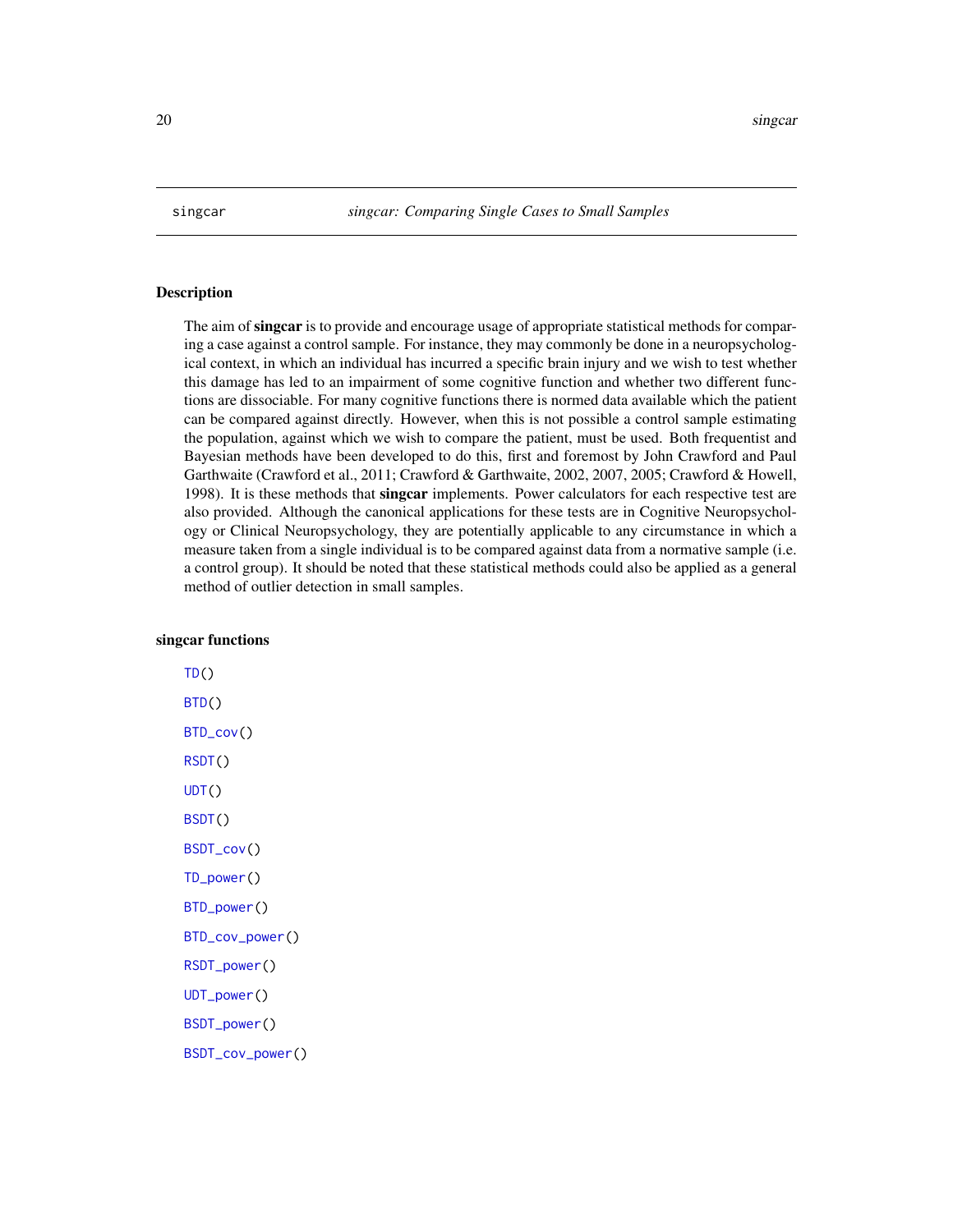### <span id="page-20-0"></span>References

Crawford, J., & Garthwaite, P. (2002). Investigation of the single case in neuropsychology: Confidence limits on the abnormality of test scores and test score differences. Neuropsychologia, 40(8), 1196-1208. https://doi.org/10.1016/S0028-3932(01)00224-X

Crawford, J., & Garthwaite, P. (2007). Comparison of a single case to a control or normative sample in neuropsychology: Development of a Bayesian approach. Cognitive Neuropsychology, 24(4), 343-372. https://doi.org/10.1080/02643290701290146

Crawford, J., & Garthwaite, P. (2005). Testing for Suspected Impairments and Dissociations in Single-Case Studies in Neuropsychology: Evaluation of Alternatives Using Monte Carlo Simulations and Revised Tests for Dissociations. Neuropsychology, 19(3), 318-331. https://doi.org/10.1037/0894- 4105.19.3.318

Crawford, J., Garthwaite, P., & Ryan, K. (2011). Comparing a single case to a control sample: Testing for neuropsychological deficits and dissociations in the presence of covariates. Cortex, 47(10), 1166-1178. https://doi.org/10.1016/j.cortex.2011.02.017

Crawford, J., & Howell, D. (1998). Comparing an Individual's Test Score Against Norms Derived from Small Samples. The Clinical Neuropsychologist, 12(4), 482-486. https://doi.org/10.1076/clin.12.4.482.7241

size\_weight\_illusion *Data from one patient and 28 controls on the size-weight illusion*

#### **Description**

A dataset containing data from 28 healthy controls and one patient, DF, with visual form agnosia (inability to perceive the form of objects) from bilateral lesions to the lateral occipital complex. The size-weight illusion occurs when a person underestimates the weight of a larger item when compared to a smaller of equal weight (Charpentier, 1891). From these data, one can assess the magnitude of the illusion for patient DF by comparison to age-matched controls under visual and kinaesthetic cue conditions. The measure of the size-weight illusion is a scaled measure expressing the number of grams weight difference perceived per cubic cm of volume change (Hassan et al, 2020).

#### Usage

size\_weight\_illusion

#### Format

A data frame with 29 rows and 6 variables:

GROUP factor with patient (SC) or control group (HC)

PPT participant identifier

**SEX** gender of partcipants

YRS age of participants

V\_SWI SWI measure from the visual task

K\_SWI SWI measure from the kinaesthetic task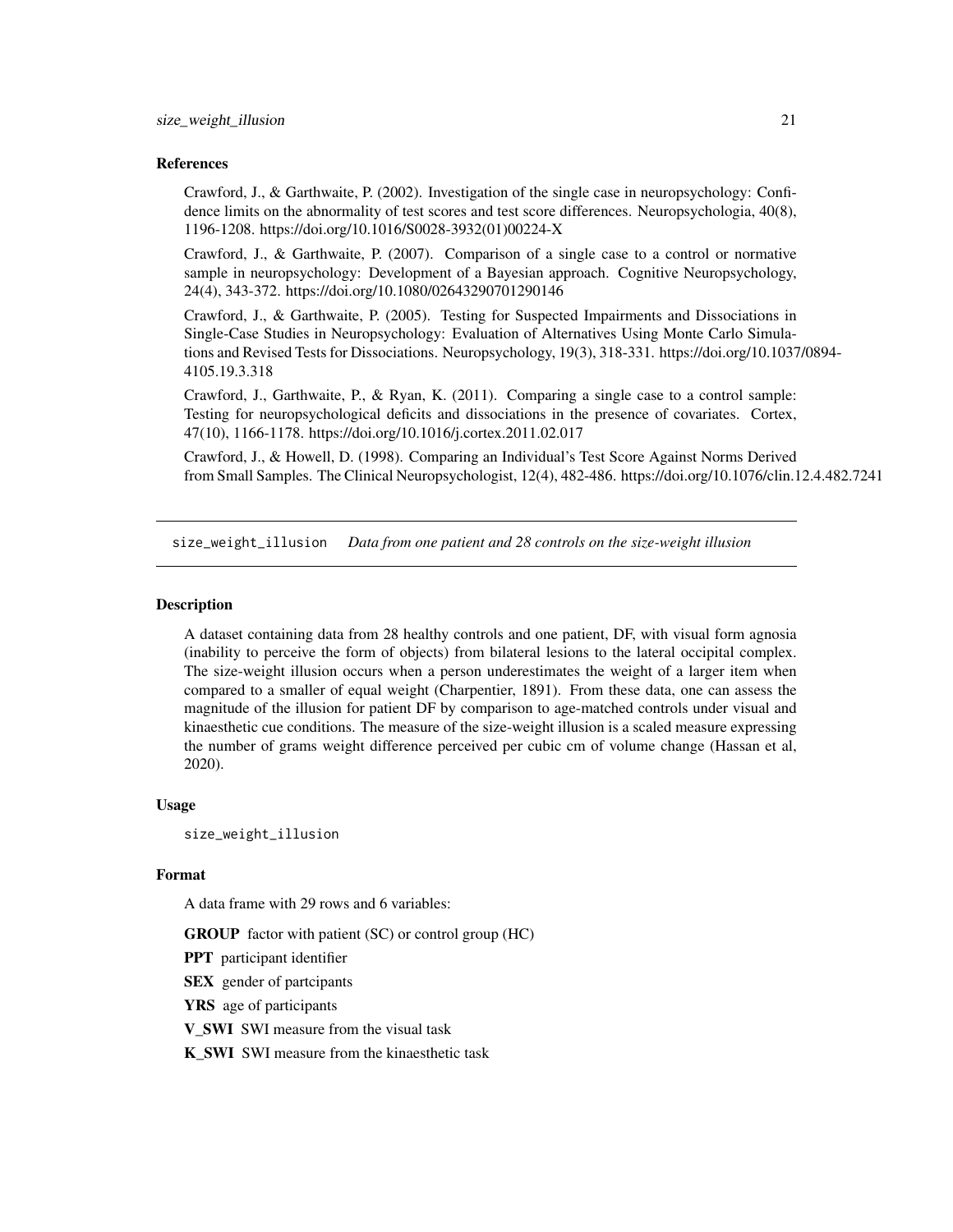### <span id="page-21-0"></span>Source

### [https://osf.io/3s2fp/?view\\_only=50c8af0b39ee436b85d292b0a701cc3b](https://osf.io/3s2fp/?view_only=50c8af0b39ee436b85d292b0a701cc3b)

#### References

Hassan, E. K., Sedda, A., Buckingham, G., & McIntosh, R. D. (2020). The size-weight illusion in visual form agnosic patient DF. Neurocase, 1-8. https://doi.org/10.1080/13554794.2020.1800748

<span id="page-21-1"></span>

TD *Test of Deficit*

### Description

Crawford and Howell's (1998) modified t-test. Takes a single observation and compares it to a distribution estimated by a control sample. Calculates standardised difference between the case score and the mean of the controls and proportions falling above or below the case score, as well as associated confidence intervals.

### Usage

```
TD(
  case,
  controls,
  sd = NULL,sample_size = NULL,
  alternative = c("less", "greater", "two.sided"),
  conf\_int = TRUE,conf\_level = 0.95,
  conf\_int\_spec = 0.01,
  na.rm = FALSE
\mathcal{L}
```
### Arguments

| case        | Case observation, can only be a single value.                                                                                                                    |  |
|-------------|------------------------------------------------------------------------------------------------------------------------------------------------------------------|--|
| controls    | Numeric vector of observations from the control sample. If single value, treated<br>as mean.                                                                     |  |
| sd          | If input of controls is single value, the standard deviation of the sample must be<br>given as well.                                                             |  |
| sample_size | If input of controls is single value, the size of the sample must be gyen as well.                                                                               |  |
| alternative | A character string specifying the alternative hypothesis, must be one of "less"<br>(default), "greater" or "two.sided". You can specify just the initial letter. |  |
| $conf_$     | Initiates a search algorithm for finding confidence intervals. Defaults to TRUE,<br>set to FALSE for faster calculation (e.g. for simulations).                  |  |
| conf level  | Level of confidence for intervals, defaults to 95%.                                                                                                              |  |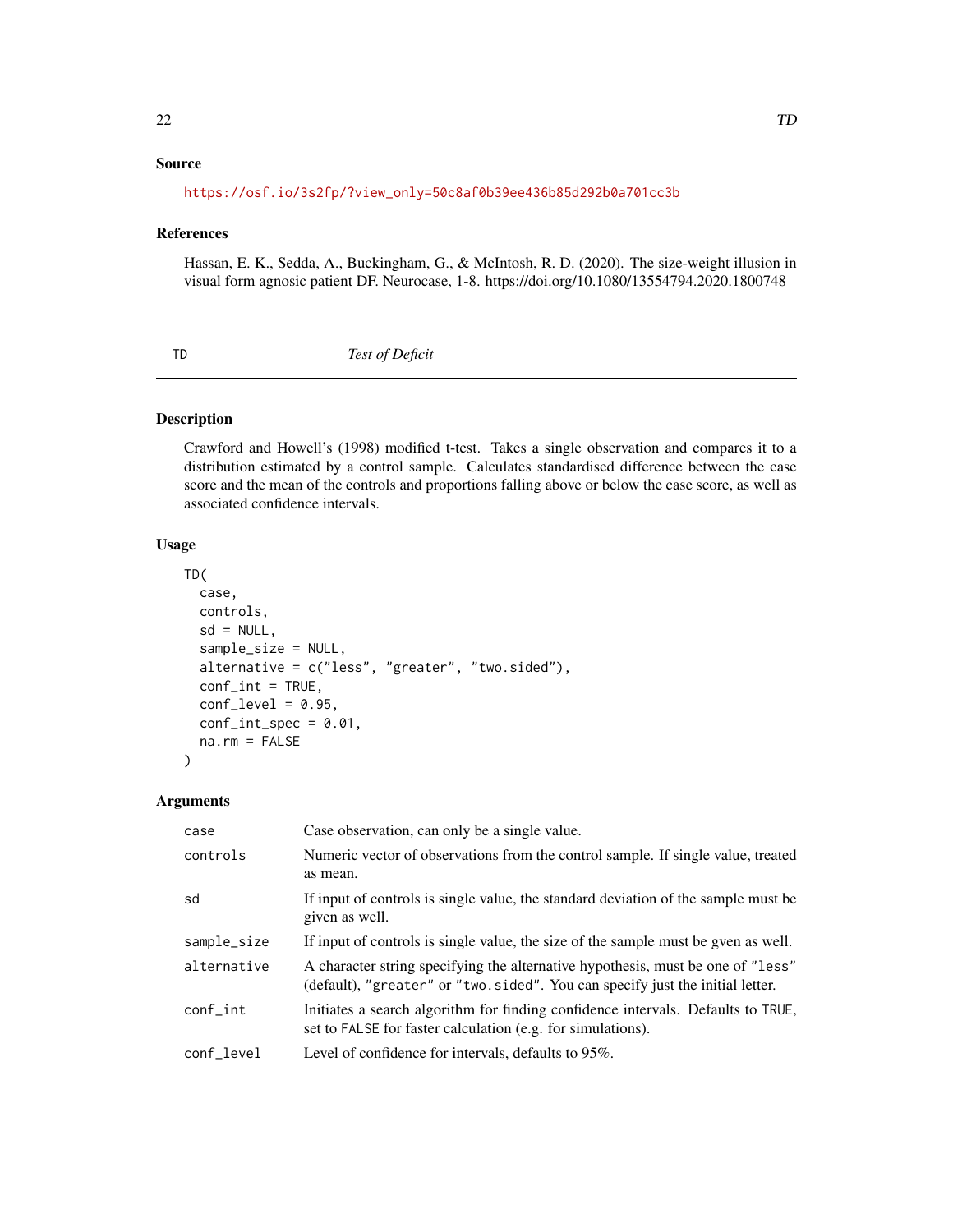| ficity of $0.01$ .<br>Remove NAs from controls.<br>na.rm | conf int spec The size of iterative steps for calculating confidence intervals. Smaller values |
|----------------------------------------------------------|------------------------------------------------------------------------------------------------|
|                                                          | gives more precise intervals but takes longer to calculate. Defaults to a speci-               |
|                                                          |                                                                                                |
|                                                          |                                                                                                |

### Details

Returns the point estimate of the standardised difference between the case score and the mean of the controls and the point estimate of the p-value (i.e. the percentage of the population that would be expected to obtain a lower or higher score, depending on the alternative hypothesis).

#### Value

A list of class "htest" containing the following components:

| statistic   | the value of the t-statistic.                                                                                 |
|-------------|---------------------------------------------------------------------------------------------------------------|
| parameter   | the degrees of freedom for the t-statistic.                                                                   |
| p.value     | the p-value for the test.                                                                                     |
| estimate    | estimated standardised difference (Z-CC) and point estimate of p-value.                                       |
| null.value  | the value of the difference under the null hypothesis.                                                        |
| interval    | named numerical vector containing level of confidence and confidence intervals for both Z-CC and p-value.     |
| desc        | named numerical containing descriptive statistics: mean and standard deviations of controls as well as sample |
| alternative | a character string describing the alternative hypothesis.                                                     |
| method      | a character string indicating what type of t-test was performed.                                              |
| data.name   | a character string giving the name(s) of the data as well as summaries.                                       |

### Note of caution

Calculating the confidence intervals relies on finding non-centrality parameters for non-central tdistributions. Depending on the degrees of freedom, the confidence level and the effect size exact accuracy from the stats::qt() function used can not be guaranteed. However, the approximations should be good enough for most cases. See [https://stat.ethz.ch/pipermail/r-help/](https://stat.ethz.ch/pipermail/r-help/2008-June/164843.html) [2008-June/164843.html](https://stat.ethz.ch/pipermail/r-help/2008-June/164843.html).

### References

Crawford, J. R., & Howell, D. C. (1998). Comparing an Individual's Test Score Against Norms Derived from Small Samples. *The Clinical Neuropsychologist, 12*(4), 482 - 486. doi: [10.1076/](https://doi.org/10.1076/clin.12.4.482.7241) [clin.12.4.482.7241](https://doi.org/10.1076/clin.12.4.482.7241)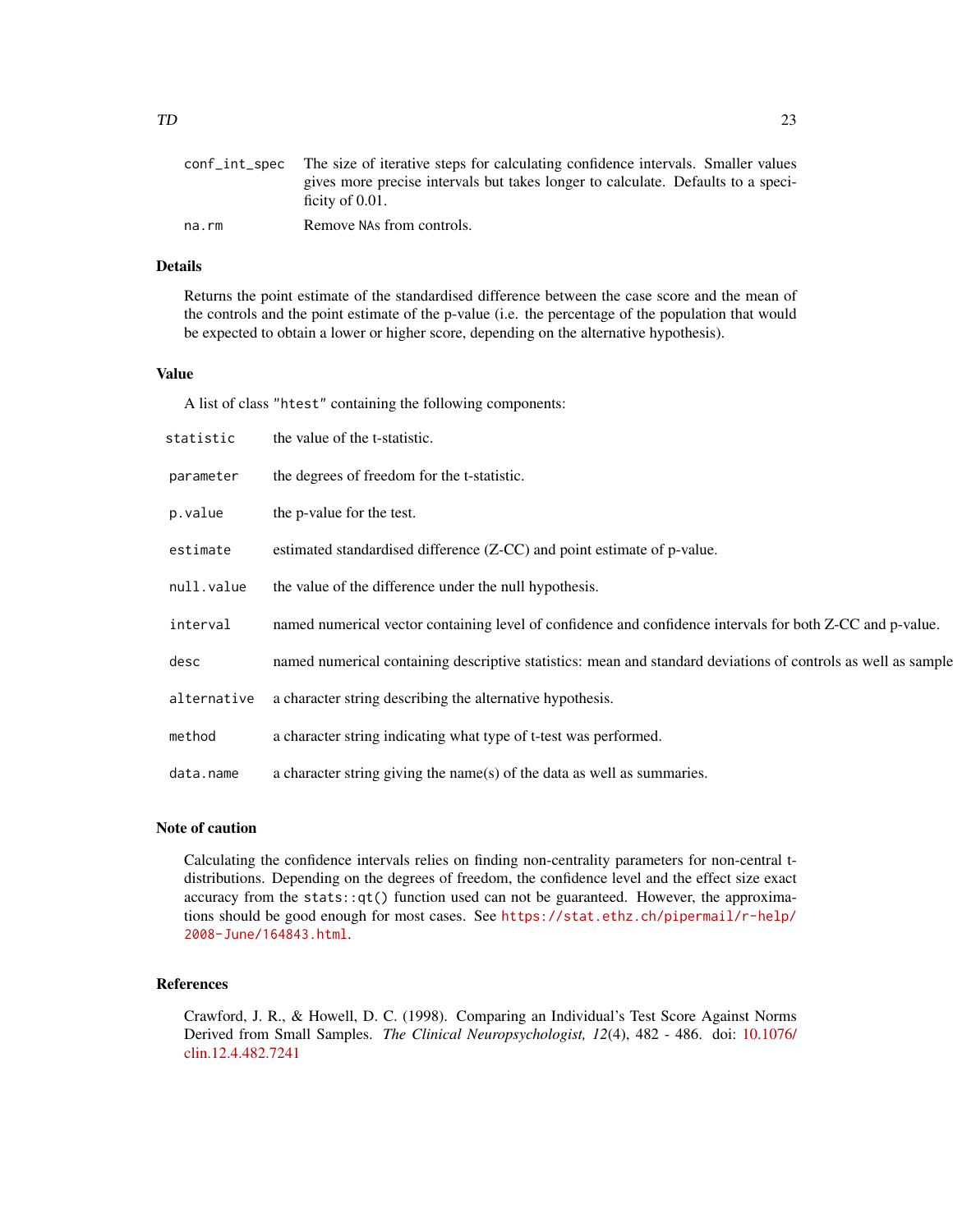<span id="page-23-0"></span>Crawford, J. R., & Garthwaite, P. H. (2002). Investigation of the single case in neuropsychology: Confidence limits on the abnormality of test scores and test score differences. *Neuropsychologia, 40*(8), 1196-1208. doi: [10.1016/S00283932\(01\)00224X](https://doi.org/10.1016/S0028-3932(01)00224-X)

#### Examples

```
TD(case = -2, controls = 0, sd = 1, sample_size = 20)
TD(case = size_weight_illusion[1, "V_SWI"],
   controls = size_weight_illusion[-1, "V_SWI"], alternative = "l")
```
<span id="page-23-1"></span>TD\_power *Power calculator for TD*

### Description

Calculates exact power given sample size or sample size given power, using analytical methods for the frequentist test of deficit for a specified case score and mean and standard deviation for the control sample. The mean and standard deviation defaults to 0 and 1, so if no other values are given the case score is interpreted as deviation from the mean in standard deviations.

#### Usage

```
TD_power(
  case,
  mean = 0,
  sd = 1,
  sample_size = NULL,
  power = NULL,
  alternative = c("less", "greater", "two.sided"),
  alpha = 0.05,
  spec = 0.005
```
### Arguments

)

| case        | A single value from the expected case observation.                                                                                                           |  |
|-------------|--------------------------------------------------------------------------------------------------------------------------------------------------------------|--|
| mean        | The expected mean of the control sample.                                                                                                                     |  |
| sd          | The expected standard deviation of the control sample.                                                                                                       |  |
| sample_size | The size of the control sample, vary this parameter to see how the sample size<br>affects power. One of sample size or power must be specified, not both.    |  |
| power       | A single value between 0 and 1 specifying desired power for calculating neces-<br>sary sample size. One of sample size or power must be specified, not both. |  |
| alternative | The alternative hypothesis. A string of either "less" (default), "greater" or "two.sided".                                                                   |  |
| alpha       | The specified Type I error rate. This can also be varied, with effects on power.                                                                             |  |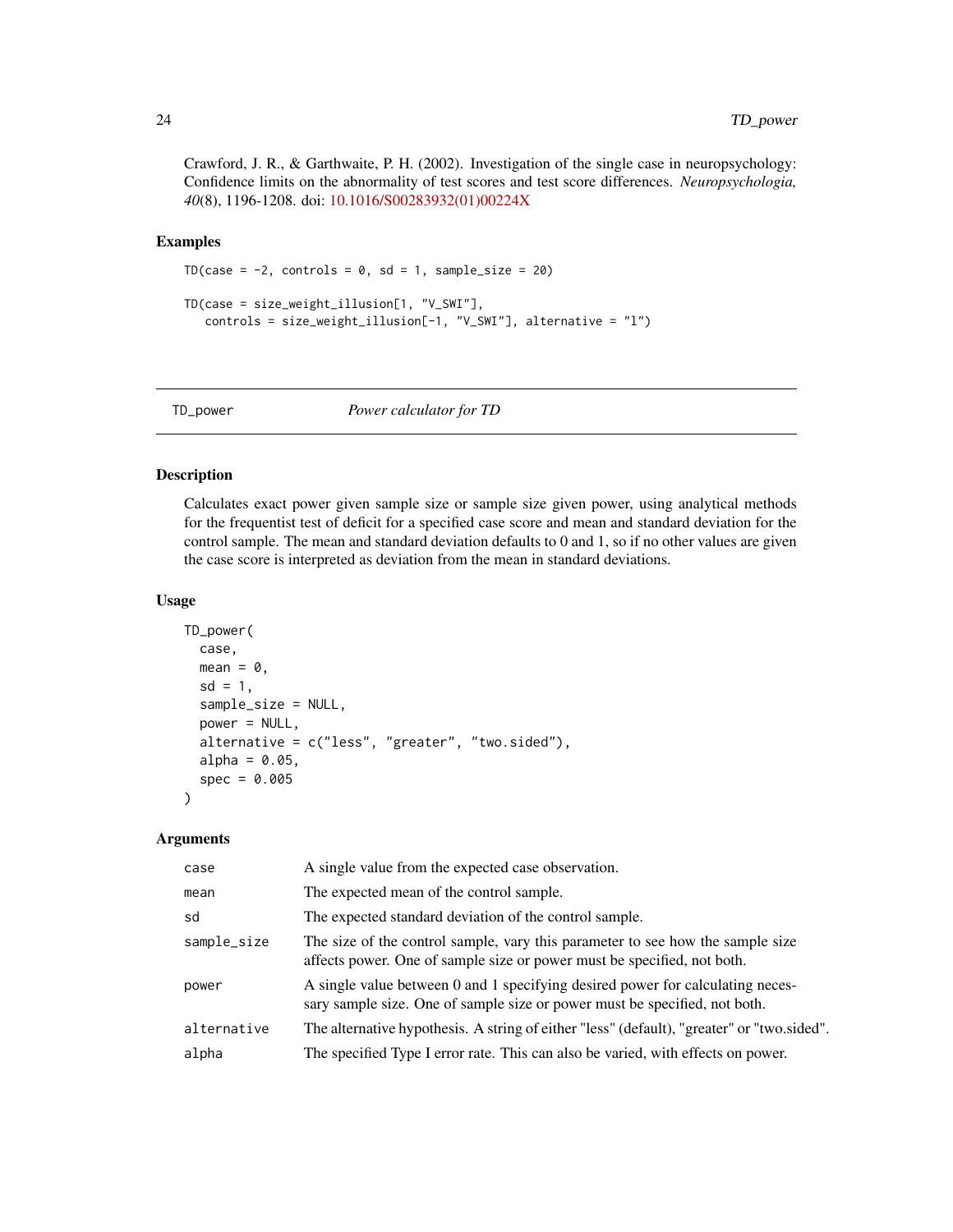<span id="page-24-0"></span>spec A single value between 0 and 1. If desired power is given as input the function will utilise a search algorithm to find the sample size needed to reach the desired power. However, if the power specified is greater than what is actually possible to achieve the algorithm could search forever. Hence, when power does not increase substantially for any additional participant in the sample, the algorithm stops. By default the algorithm stops when power does not increase more than 0.5% for any added participant, but by varying spec, this specificity can be changed.

### Value

Either a single value of the exact power, if sample size is given. Or a dataframe consisting of both the sample size and the exact power such size would yield.

#### Examples

TD\_power(case =  $-2$ , mean = 0, sd = 1, sample\_size = 20) TD\_power(case =  $-2$ , mean = 0, sd = 1, power = 0.8)

<span id="page-24-1"></span>UDT *Unstandardised Difference Test*

#### Description

A test on the discrepancy between two tasks in a single case, by comparison to the mean of discrepancies of the same two tasks in a control sample. Use *only* when the two tasks are measured on the same scale with the same underlying distribution because no standardisation is performed on task scores. As a rule-of-thumb, the UDT may be applicable to pairs of tasks for which it would be sensible to perform a paired t-test within the control group. Calculates however a standardised effect size in the same manner as [RSDT\(](#page-15-1)). This is original behaviour from Crawford and Garthwaite (2005) but might not be appropriate. So use this standardised effect size with caution. Calculates a standardised effect size of task discrepancy as well as a point estimate of the proportion of the control population that would be expected to show a more extreme discrepancy and respective confidence intervals.

```
UDT(
  case_a,
  case_b,
  controls_a,
  controls_b,
  sd_a = NULL,
  sd_b = NULL,
  sample_size = NULL,
  r<sub>-</sub>ab = NULL,alternative = c("two.sided", "greater", "less"),
```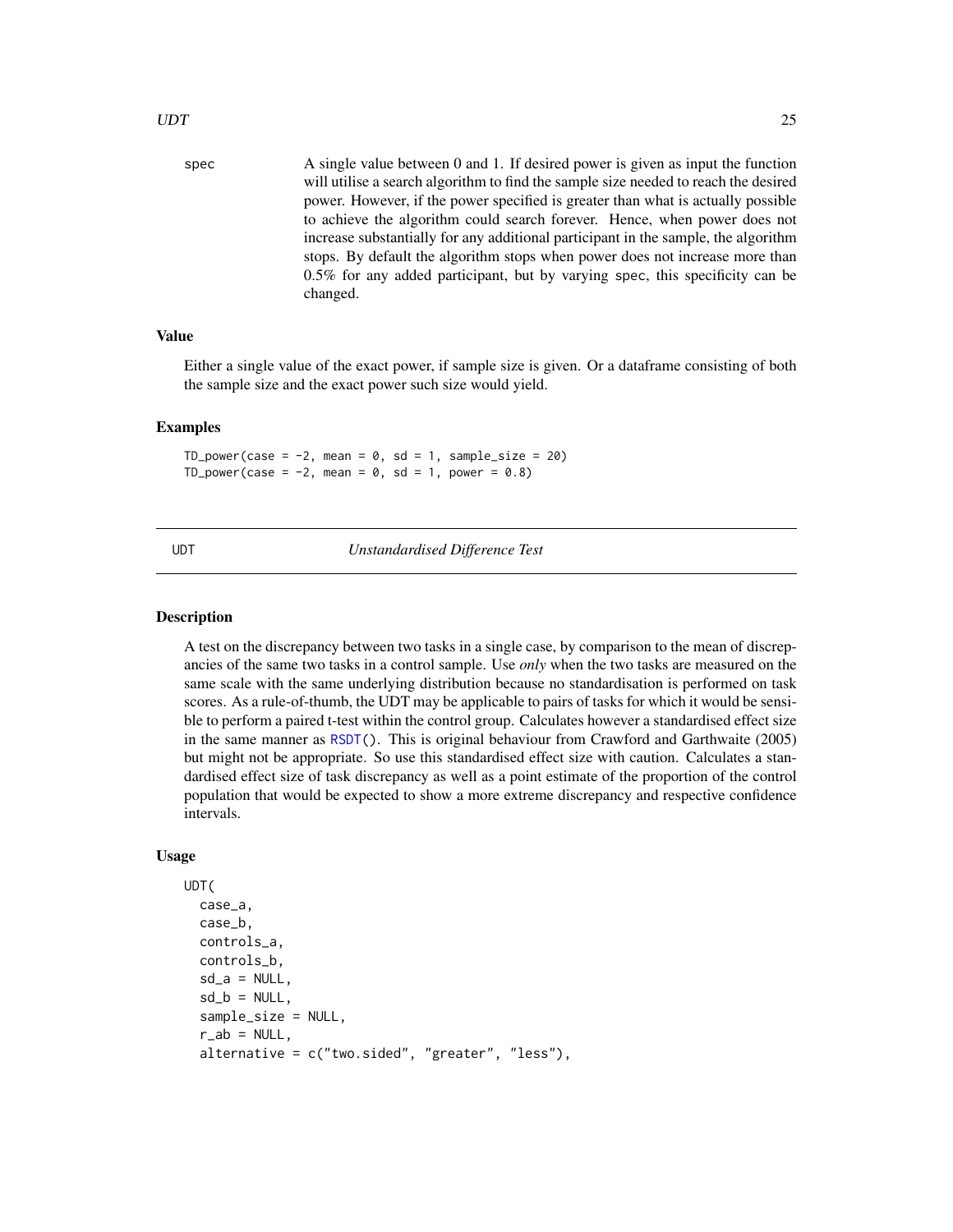```
conf\_int = TRUE,conf\_level = 0.95,
 conf\_int\_spec = 0.01,na.rm = FALSE
)
```
### Arguments

| case_a        | Case's score on task A.                                                                                                                                                                                                                                                                                                |  |  |
|---------------|------------------------------------------------------------------------------------------------------------------------------------------------------------------------------------------------------------------------------------------------------------------------------------------------------------------------|--|--|
| $case_b$      | Case's score on task B.                                                                                                                                                                                                                                                                                                |  |  |
| controls_a    | Controls' scores on task A. Takes either a vector of observations or a single<br>value interpreted as mean. Note: you can supply a vector as input for task A<br>while mean and SD for task B.                                                                                                                         |  |  |
| controls_b    | Controls' scores on task B. Takes either a vector of observations or a single<br>value interpreted as mean. Note: you can supply a vector as input for task B<br>while mean and SD for task A.                                                                                                                         |  |  |
| sd_a          | If single value for task A is given as input you must supply the standard deviation<br>of the sample.                                                                                                                                                                                                                  |  |  |
| sd_b          | If single value for task B is given as input you must supply the standard deviation<br>of the sample.                                                                                                                                                                                                                  |  |  |
| sample_size   | If A or B is given as mean and SD you must supply the sample size. If controls_a<br>is given as vector and controls_b as mean and SD, sample_size must equal the<br>number of observations in controls_a.                                                                                                              |  |  |
| r_ab          | If A and/or B is given as mean and SD you must supply the correlation between<br>the tasks.                                                                                                                                                                                                                            |  |  |
| alternative   | A character string specifying the alternative hypothesis, must be one of "two.sided"<br>(default), "greater" or "less". You can specify just the initial letter. Since the<br>direction of the expected effect depends on which task is set as A and which is<br>set as B, be very careful if changing this parameter. |  |  |
| conf_int      | Initiates a search algorithm for finding confidence intervals. Defaults to TRUE,<br>set to FALSE for faster calculation (e.g. for simulations).                                                                                                                                                                        |  |  |
| conf_level    | Level of confidence for intervals, defaults to 95%.                                                                                                                                                                                                                                                                    |  |  |
| conf_int_spec | The size of iterative steps for calculating confidence intervals. Smaller values<br>gives more precise intervals but takes longer to calculate. Defaults to a speci-<br>ficity of 0.01.                                                                                                                                |  |  |
| na.rm         | Remove NAs from controls.                                                                                                                                                                                                                                                                                              |  |  |

### Details

Running UDT is equivalent to running TD on discrepancy scores making it possible to run unstandardised tests with covariates by applying BTD\_cov to discrepancy scores.

### Value

A list with class "htest" containing the following components: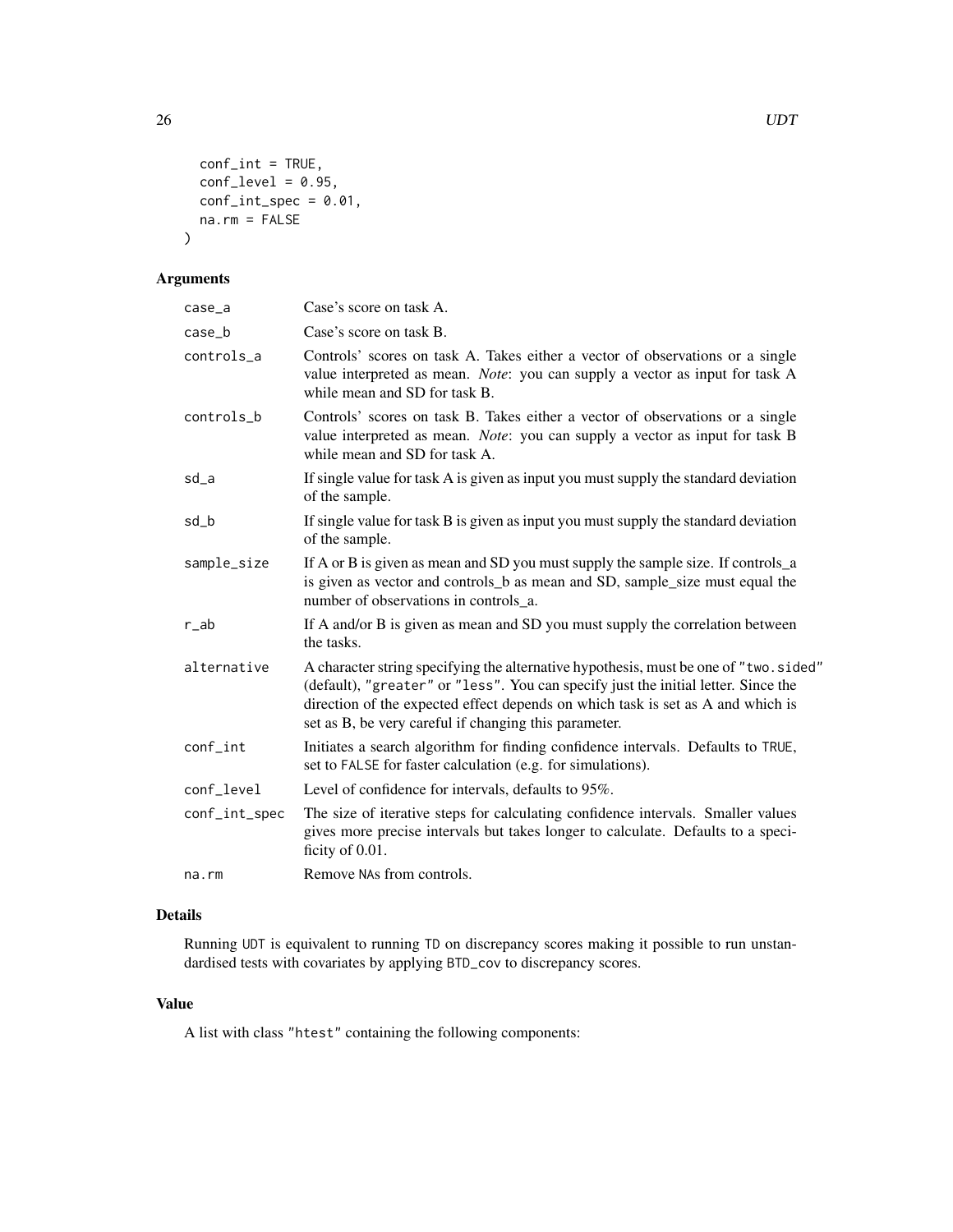<span id="page-26-0"></span>UDT\_power 27

| statistic    | the t-statistic.                                                                                              |
|--------------|---------------------------------------------------------------------------------------------------------------|
| parameter    | the degrees of freedom for the t-statistic.                                                                   |
| p.value      | the p-value of the test.                                                                                      |
| estimate     | unstandardised case scores, task difference and pont estimate of proportion control population expected to ab |
| control.desc | named numerical with descriptive statistics of the control samples.                                           |
| null.value   | the value of the difference under the null hypothesis.                                                        |
| alternative  | a character string describing the alternative hypothesis.                                                     |
| method       | a character string indicating what type of test was performed.                                                |
| data.name    | a character string giving the name(s) of the data                                                             |

### References

Crawford, J. R., & Garthwaite, P. H. (2005). Testing for Suspected Impairments and Dissociations in Single-Case Studies in Neuropsychology: Evaluation of Alternatives Using Monte Carlo Simulations and Revised Tests for Dissociations. *Neuropsychology, 19*(3), 318 - 331. doi: [10.1037/](https://doi.org/10.1037/0894-4105.19.3.318) [08944105.19.3.318](https://doi.org/10.1037/0894-4105.19.3.318)

#### Examples

UDT( $-3.857$ ,  $-1.875$ , controls\_a = 0, controls\_b = 0, sd\_a = 1,  $sd_b = 1$ , sample\_size = 20, r\_ab = 0.68)

```
UDT(case_a = size_weight_illusion[1, "V_SWI"], case_b = size_weight_illusion[1, "K_SWI"],
controls_a = size_weight_illusion[-1, "V_SWI"], controls_b = size_weight_illusion[-1, "K_SWI"])
```
<span id="page-26-1"></span>UDT\_power *Power calculator for UDT*

### Description

Calculates exact power given sample size or sample size given power, using analytical methods for the frequentist test of deficit for a specified case scores, means and standard deviations for the control sample. The means and standard deviations defaults to 0 and 1 respectively, so if no other values are given, the case scores are interpreted as deviations from the mean in standard deviations. The returned value will approximate the power for the given parameters.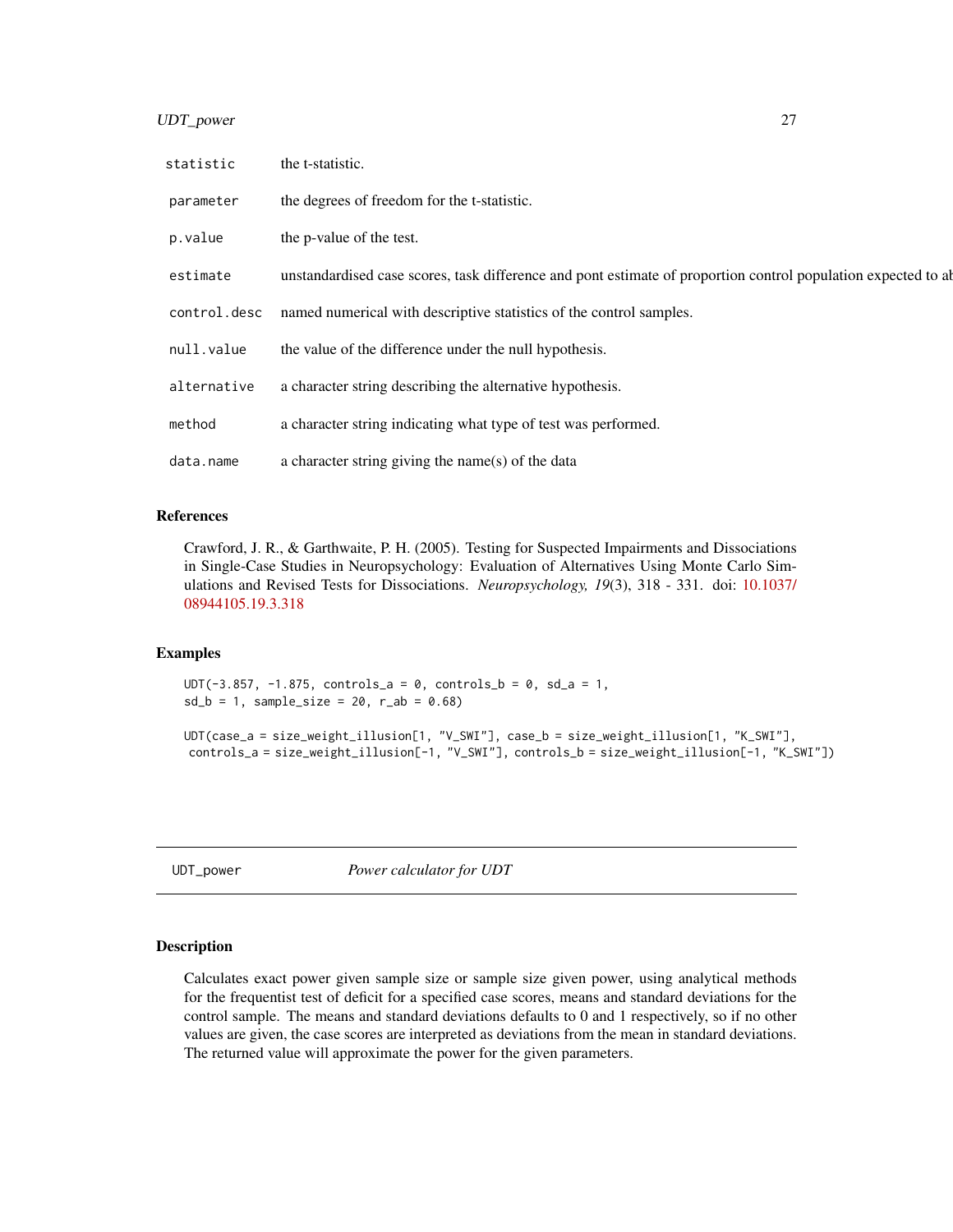### Usage

```
UDT_power(
 case_a,
 case_b,
 mean_a = 0,
 mean_b = 0,
 sd_a = 1,
 sd_b = 1,
 r_{ab} = 0.5,
 sample_size = NULL,
 power = NULL,
  alternative = c("two.sided", "greater", "less"),
 alpha = 0.05,
  spec = 0.005
)
```
### Arguments

| A single value from the expected case observation on task A.                                                                                                                                                                                                                                                                                                                                                                                                                                                  |  |  |
|---------------------------------------------------------------------------------------------------------------------------------------------------------------------------------------------------------------------------------------------------------------------------------------------------------------------------------------------------------------------------------------------------------------------------------------------------------------------------------------------------------------|--|--|
| A single value from the expected case observation on task B.                                                                                                                                                                                                                                                                                                                                                                                                                                                  |  |  |
| The expected mean from the control sample on task A. Defaults to 0.                                                                                                                                                                                                                                                                                                                                                                                                                                           |  |  |
| The expected mean from the control sample on task B. Defaults to 0.                                                                                                                                                                                                                                                                                                                                                                                                                                           |  |  |
| The expected standard deviation from the control sample on task A. Defaults to<br>1.                                                                                                                                                                                                                                                                                                                                                                                                                          |  |  |
| The expected standard deviation from the control sample on task B. Defaults to<br>1.                                                                                                                                                                                                                                                                                                                                                                                                                          |  |  |
| The expected correlation between the tasks. Defaults to 0.5                                                                                                                                                                                                                                                                                                                                                                                                                                                   |  |  |
| The size of the control sample, vary this parameter to see how the sample size<br>affects power. One of sample size or power must be specified, not both.                                                                                                                                                                                                                                                                                                                                                     |  |  |
| A single value between 0 and 1 specifying desired power for calculating neces-<br>sary sample size. One of sample size or power must be specified, not both.                                                                                                                                                                                                                                                                                                                                                  |  |  |
| The alternative hypothesis. A string of either "two.sided" (default) or "one.sided".                                                                                                                                                                                                                                                                                                                                                                                                                          |  |  |
| The specified Type I error rate. This can also be varied, with effects on power.<br>Defaults to 0.05.                                                                                                                                                                                                                                                                                                                                                                                                         |  |  |
| A single value between 0 and 1. If desired power is given as input the function<br>will utilise a search algorithm to find the sample size needed to reach the desired<br>power. However, if the power specified is greater than what is actually possible<br>to achieve the algorithm could search forever. Hence, when power does not<br>increase substantially for any additional participant in the sample, the algorithm<br>stops. By default the algorithm stops when power does not increase more than |  |  |
|                                                                                                                                                                                                                                                                                                                                                                                                                                                                                                               |  |  |

### Value

Either a single value of the exact power, if sample size is given. Or a dataframe consisting of both the sample size and the exact power such size would yield.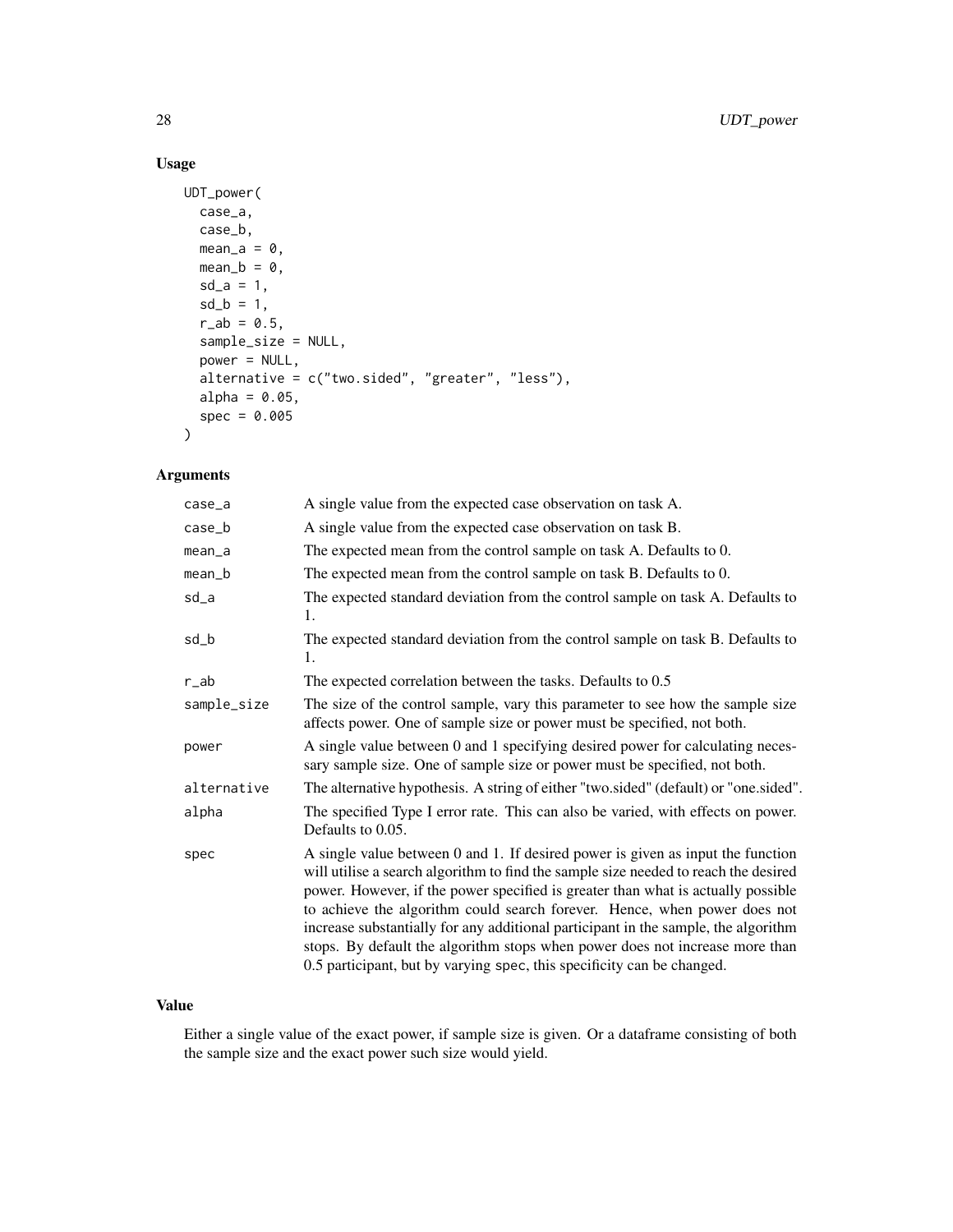### UDT\_power 29

## Examples

UDT\_power(case\_a = -3, case\_b = -1, mean\_a =  $\theta$ , mean\_b =  $\theta$ ,  $sd_a = 1$ ,  $sd_b = 1$ ,  $r_{ab} = 0.5$ ,  $sample_size = 20$  $UDT\_power(case_a = -3, case_b = -1, power = 0.8)$